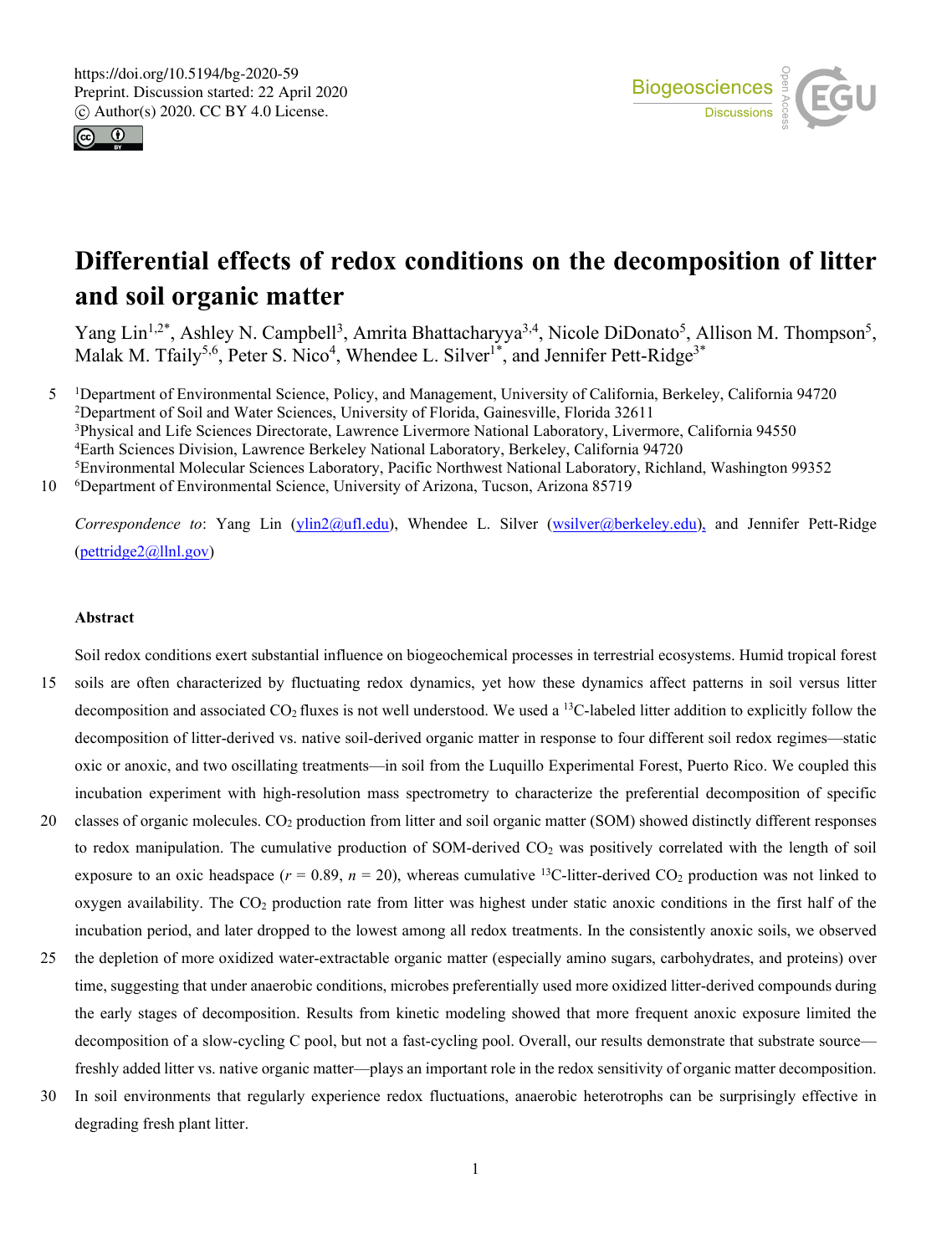



#### **Keywords**

Luquillo Experimental Forest, Puerto Rico, redox oscillation, greenhouse gas, soil respiration, soil organic matter, decomposition, FTICR-MS

# 35 **1. Introduction**

Tropical forests have some of the highest litter decomposition rates among terrestrial biomes (Parton et al., 2007) and are important sources of greenhouse gases, including carbon dioxide  $(CO_2)$ , methane  $(CH_4)$ , and nitrous oxide  $(N_2O)$  (Kirschke et al., 2013; Tian et al., 2016; Hashimoto et al., 2015). Climate change has the potential to alter the carbon (C) balance of tropical forests by altering their temperature and rainfall regimes (O'Connell et al., 2018). Yet our mechanistic understanding of how

40 edaphic (temperature, moisture, redox, soil physical properties) and biotic (microbial community composition, functional potential) factors interact is lacking for these ecosystems with implications for understanding and predicting the effects of climate change.

Reduction-oxidation (redox) reactions are important drivers of decomposition and greenhouse gas emissions, particularly in warm, wet, fine-textured tropical soils. Oxygen  $(O_2)$  is a highly preferred terminal electron acceptor, and critical for the

- 45 deconstruction of macromolecular organic compounds since the most powerful enzymes oxidases and peroxidases can only be used if  $O_2$  is available (Sinsabaugh, 2010). Thermodynamic considerations predict that decreased  $O_2$  availability should limit a soil's CO<sub>2</sub> production rate (Davidson et al., 2012; Greenwood, 1961). Thus, many modern biogeochemical models adopt a dimensionless scaling factor (r<sub>oxygen</sub>) to account for decreased decomposition rates under anoxic conditions (Koven et al., 2013; Riley et al., 2014; Wania et al., 2009). Although upland soils are conventionally considered to be well aerated, recent
- 50 studies have recognized the prevalence of hypoxic and anaerobic conditions in upland soils, at spatial scales ranging from aggregates and horizons to the entire soil profile (Hong et al., 2010; Fimmen et al., 2008; O'Connell et al., 2018; Hall et al., 2016a; Keiluweit et al., 2018; Silver et al., 1999; Schuur et al., 2001). Redox conditions can exhibit high variability across space and time in upland tropical forests (Hall et al., 2013; Silver et al., 1999; Liptzin and Silver, 2015) and impact multiple biogeochemical processes (Pett-Ridge and Firestone, 2005; Pett-Ridge et al., 2006; Chen et al., 2018a; Keiluweit et al., 2017).
- 55 Intriguingly, some tropical soil lab and field studies have measured similar CO2 emission rates during both oxic and anoxic periods (Teh et al., 2005; Liptzin et al., 2011; DeAngelis et al., 2010; Bhattacharyya et al., 2018), highlighting the need to better represent the redox sensitivity of decomposition dynamics in biogeochemical models.

When  $O_2$  is limiting, soil microorganisms must use alternative terminal electron acceptors to oxidize organic matter via anaerobic metabolic pathways involving iron (Fe), sulfur (S) or manganese (Mn) reduction, denitrification, methanogenesis or

60 fermentation. Iron reduction is recognized as a particularly important pathway of anaerobic respiration in tropical soils, given the abundance of Fe-minerals and Fe reducers in these environments (Ginn et al., 2017; Erickson et al., 2001; Hall et al., 2016a; Dubinsky et al., 2010). The activity of Fe reducers and other anaerobic microorganisms is strongly influenced by the chemical composition of their organic substrates. Thermodynamic theory predicts that the biogenic yield for the oxidation of a given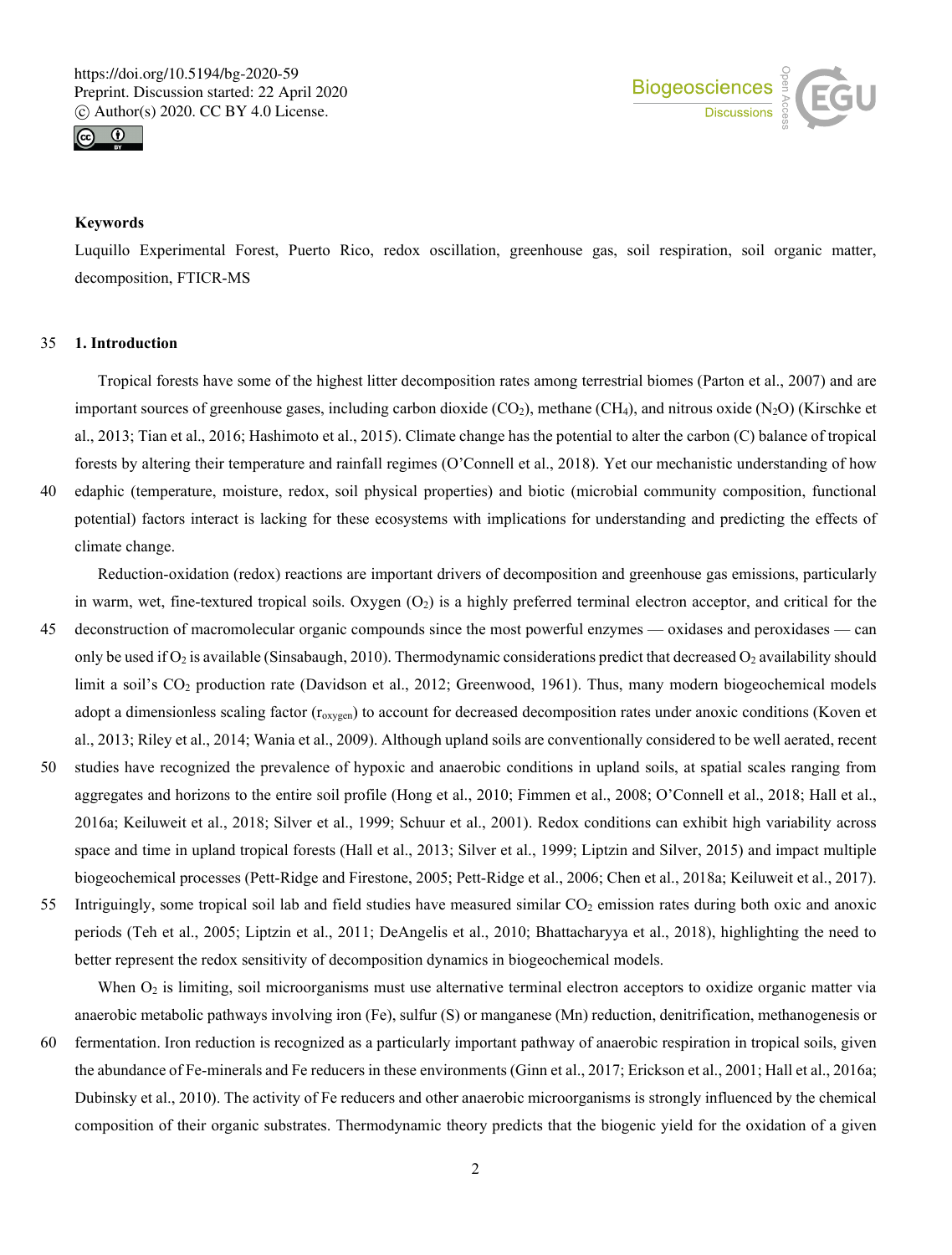



organic compound can be linked to its nominal oxidation state of C (NOSC) (Jin and Bethke, 2003; LaRowe and Van 65 Cappellen, 2011; Masiello et al., 2008). For example, reduced substrates such as alkenes and lipids (low NOSC values) should

- not provide enough bioenergetic yield to be coupled with Fe reduction, whereas more highly oxidized substrates such as simple organic acids (high NOSC values) can be readily oxidized by both Fe reducers and aerobic microorganisms (Keiluweit et al., 2016). Therefore, substrate molecular composition likely regulates how the decomposition of organic matter responds to dynamic redox conditions. More labile C inputs (e.g. root exudates, saccharides derived from plant tissues) may exhibit similar
- 70 rates of decomposition under oxic and anoxic conditions, because they can be readily utilized by both aerobic and anaerobic microorganisms. In contrast, decomposition of more reduced substrates such as cutin and lipids may be limited by  $O<sub>2</sub>$ availability (Boye et al., 2017; Keiluweit et al., 2017), because anaerobic oxidation of these compounds is thermodynamically unfavorable.

In this study, we used a laboratory incubation experiment to explore the effects of static and dynamic redox regimes on 75 plant litter vs. SOM decomposition and  $CO<sub>2</sub>$  production from a tropical forest soil. Two fluctuating redox regimes (high vs low frequency) were imposed on the laboratory soil microcosms, in addition to static oxic and anoxic regimes. Labeled (<sup>13</sup>C) grass litter was added to the soil incubations, allowing us to partition  $CO<sub>2</sub>$  fluxes into two sources, litter and soil organic matter

(SOM). Gas fluxes were analyzed with a data-model assimilation approach to compare redox effects on decomposition of a fast-cycling vs. a slow-cycling C pool. We also characterized the chemical composition of water-extractable soil organic matter 80 using high-resolution mass spectrometry over the course of the experiment. We interpreted the disappearance of compounds as a result of microbial decomposition/transformation and compared the preferential decomposition of specific compound classes in response to different redox regimes. We predicted that:  $1) O<sub>2</sub>$  availability would regulate the decomposition of both

litter and SOM in the same fashion, with CO<sub>2</sub> production positively correlated with the length of exposure to an oxic headspace, and 2) decomposition of substrates characterized as 'more thermodynamically labile' would experience less severe  $O<sub>2</sub>$ 

85 limitation.

#### **2. Materials and Methods**

#### **2.1. Experimental design**

Surface soils (0-10 cm) (Humic Haploperox, Soil Survey Staff, 1995) were collected from near the El Verde field station in the Luquillo Experimental Forest (LEF), Puerto Rico, part of the NSF-sponsored Long-term Ecological Research Program 90 and a NSF Critical Zone Observatory. The sampling location was positioned on a 15% slope where fluctuations in O2 concentrations are common (O'Connell et al., 2018; Bhattacharyya et al., 2018); prior work in these soils has suggested their microbial communities are adapted to redox oscillations that occur at least as often as every 4-6 days (Pett-Ridge and Firestone, 2005; Pett-Ridge et al., 2013; Pett-Ridge et al., 2006; DeAngelis et al., 2010). The study site is described locally as a tabonuco (*Dacryodes excels* Vahl) forest, in the subtropical wet forest life zone according to the Holdridge life zone system (Ewel and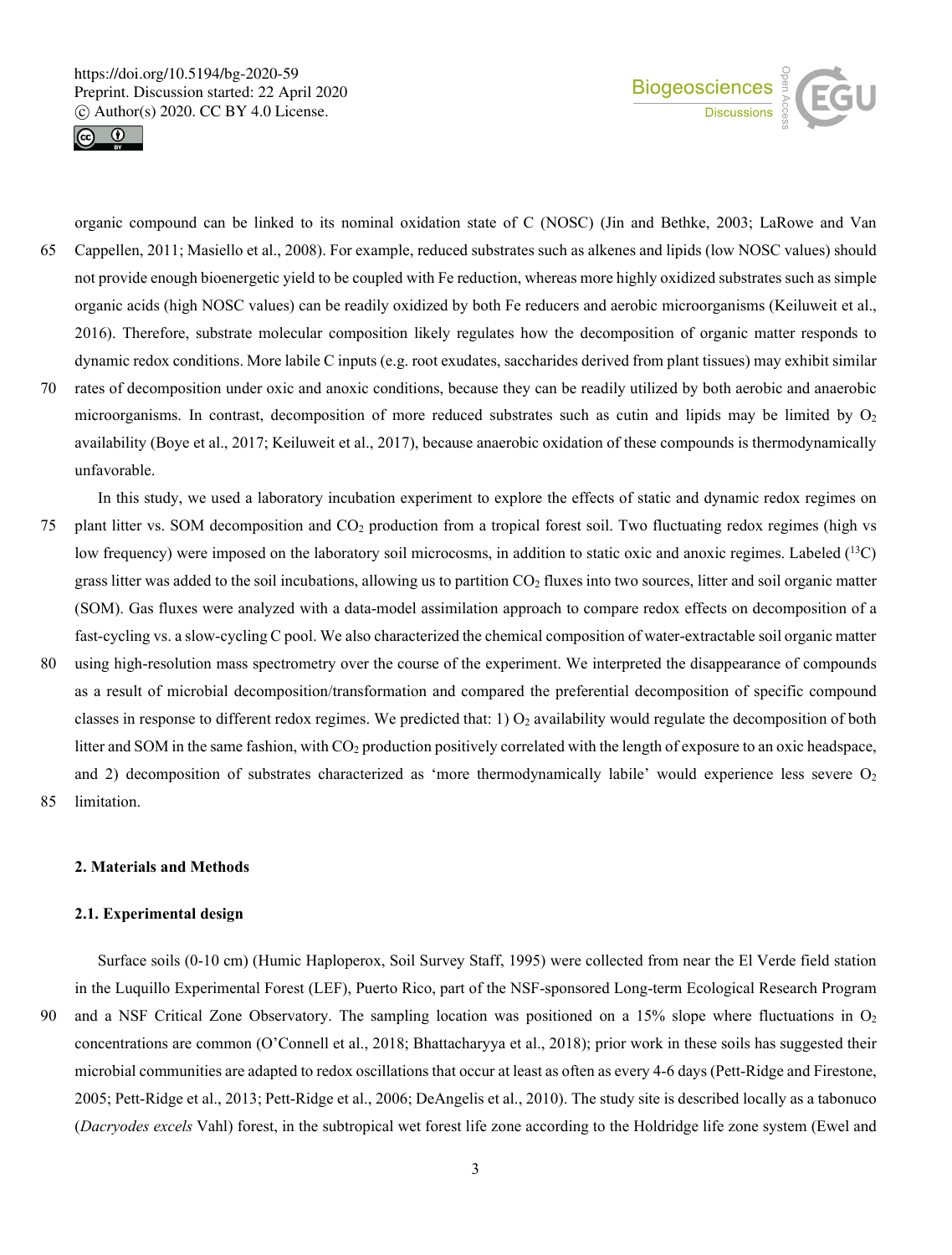



95 Whitmore, 1973), with a mean annual temperature of 23 °C, and mean annual precipitation of 3.5 m, relatively evenly distributed throughout the year (Scatena, 1989). The average soil pH, clay content, C concentration, and oxalate-extractable Fe concentration were 5.6, 20%, 6.1%, and 5.9 mg  $g^{-1}$ , respectively (O'Connell et al., 2018; Bhattacharyya et al., 2018).

Soils were shipped overnight to Lawrence Livermore National Laboratory, CA, and, upon arrival, were immediately homogenized by gently breaking down large aggregates and removing visible plant debris, rocks, and soil macro-fauna.

- 100 Approximately 20 g (oven dry weight equivalent, ODE) of soil was weighed into each of 44 glass microcosms (487 ml). Twenty of these were continuously monitored for  $CO<sub>2</sub>$  production and destructively harvested at the end of the experiment, while additional replicate microcosms were harvested during the experiment. All microcosms were first exposed to a 16-day ambient pre-incubation to allow soil respiration to stabilize. During the pre-incubation, all microcosms were flushed with humidified gas at approximately 3 ml/min following a redox regime that began with 4 days of oxic conditions (flushing the
- 105 headspace with compressed air), followed by 4 days of anoxic (flushing with  $N_2$ ), and ended with another 4-day oxic/4-day anoxic cycle.

After the pre-incubation, all microcosms were amended with  $180 \text{ mg}$  <sup>13</sup>C-labeled ground ryegrass litter (97 atom%, Isolife, Wageningen, Netherlands) and incubated for 44 days. This litter addition represented approximately 6% of the soil's native C content. Microcosms were split into four treatments: (1) static anoxic, (2) static oxic, (3) 4 days oxic/4 days anoxic (high

- 110 frequency; Fig. S1), (4) 8 days oxic/4 days anoxic (low frequency). For each, the headspace was manipulated in the same way as in the pre-incubation. Both high and low frequency treatments started and ended with oxic phases. In a companion study (Bhattacharyya et al., 2018), we used unlabeled litter with a similar experimental design to explore the coupled cycling of Fe and C and Fe geochemistry. We examined the effects of dynamic redox conditions on soil P dynamics in both labeled and unlabeled microcosms in another companion study (Lin et al., 2018).
- 115

# **2.2. Trace gas sampling and measurement**

Headspace samples were collected approximately every 4 days during the incubation to assess fluxes of  $CO_2$  and  $^{13}$ C-CO<sub>2</sub> concentrations. At each sampling point, a cohort of 20 microcosms (4 redox regimes × 5 replicates) was sampled immediately before the redox conditions were altered. To measure  $CO<sub>2</sub>$  fluxes, microcosms were temporarily sealed for 2 hours, and gas 120 samples were collected at the beginning and end of the sealed period by sampling 30 ml of the incubation jar headspace into pre-evacuated 20 ml vials. Microcosms were sealed for 3 hours when CO2 production rates decreased towards the end of the experiment. Concentrations of CO<sub>2</sub> were measured at U.C. Berkeley on a gas chromatograph (GC-14A, Shimadzu, Columbia, MD), equipped with a thermal conductivity detector. Fluxes of  $CO<sub>2</sub>$  were determined by calculating the difference in  $CO<sub>2</sub>$ concentrations before and after the sealed period assuming a linear flux rate. An extra set of gas samples were collected after

125 the sealed period from each microcosm. In these samples, we measured the  ${}^{13}C/{}^{12}C$  isotope ratio of CO<sub>2</sub> with an isotope ratio mass spectrometer at U.C. Berkeley (IRMS; IsoPrime 100, Elementar, Hanau, Germany). We also measured CH4 production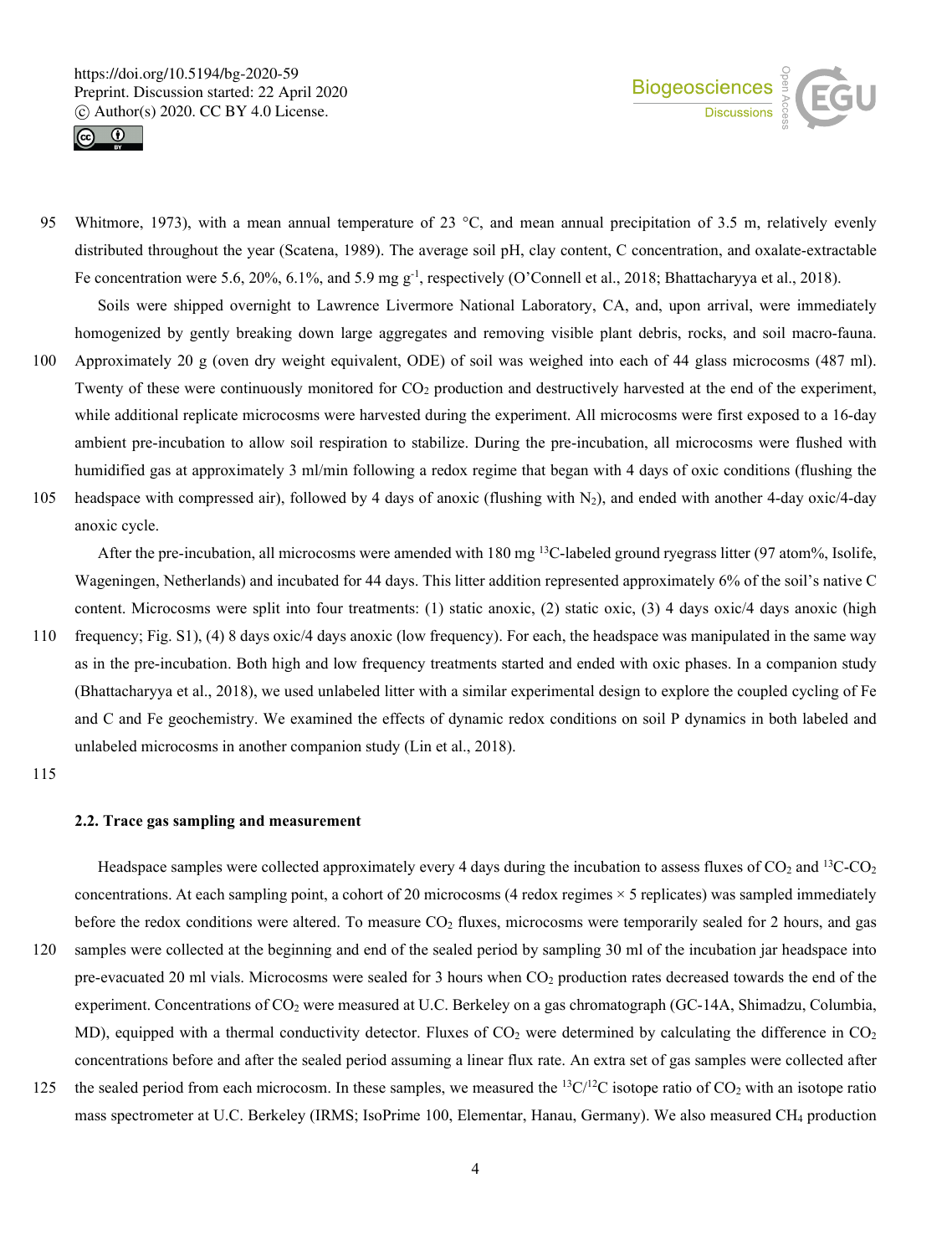



over the experiment, while the cumulative CH<sub>4</sub> production was trivial compared to  $CO<sub>2</sub>$  with no apparent effects of redox treatments (Fig. S2).

#### **2.3 Microcosm harvests and chemical analysis**

- 130 Soil microcosms were destructively harvested at three timepoints during the experiment. The subset of microcosms used for gas sampling was sampled on day 44 (*n* = 5 per treatment), and additional microcosms were sampled on days 20 and 36 (*n* = 3 per treatment). Microcosms from the low-frequency treatment were not harvested on day 36; instead, they were harvested on day 33, and not included in further analysis. Samples that had been exposed to an oxic headspace preceding the harvest were processed on the benchtop; those that had just finished an anaerobic period, along with those from the static anoxic
- 135 treatments, were processed in an anaerobic glove box (Coy Laboratory Products, Grass Lake, MI). Water-extractable dissolved organic C (DOC) was extracted by shaking 2 g of soil (dry weight equivalent) in 200 ml of Milli-Q water for 1 h and then passing through a 0.45 μm filter. Concentrations of DOC were measured using a Total Organic Carbon Analyzer (TOC-VCSH, Shimadzu). We also measured the <sup>13</sup>C/<sup>12</sup>C isotope ratio of the background soil and litter using a Vario Micro elemental analyzer (Elementar, Hanau, Germany) in-line with the IRMS at U.C. Berkeley (Table S1).
- 140 For each harvested microcosm, a soil subsample was frozen and sent to the Environmental Molecular Sciences Laboratory at Pacific Northwest National Laboratory (Richland, WA) for Fourier-Transform Ion Cyclotron Resonance Mass Spectrometry (FTICR-MS) analysis of soil organic matter composition, following the approach described in Tfaily et al. (2017). In brief, 100 mg of soil (ODE) was sequentially extracted with water, methanol, and chloroform to extract polar and nonpolar extractable organic matter. Soil was shaken with each solvent (2 ml) for 2 hours on an Eppendorf Thermomixer and then
- 145 centrifuged before collecting the supernatant for further analysis. Water extracts were then desalted by solid phase extraction using Varian PPL cartridges according to Dittmar et al. (2008). After this clean up step, samples were eluted in methanol and injected directly onto the FTICR-MS. The methanol extract fraction was injected directly onto the mass spectrometer whereas the chloroform fraction was mixed with methanol (1:1 ratio) before injecting onto the mass spectrometer. A 12 T Bruker SolariX FTICR spectrometer was used to collect high resolution mass spectra of the organic compounds in each extract.
- 150 Electrospray needle voltage and Q1 were set to +4.4 kV and *m*/*z* 50*,* respectively, with 144 scans collected and averaged for each sample. Mass spectral peaks were internally calibrated using a commonly identified OM homologous series in which each member of the series differs from the next/previous by one –CH<sub>2</sub> group or 14 mass units (Da)(e.g., separated by 14 Da). The mass measurement accuracy was within 1 ppm for singly charged ions across a broad m/z range (*m/z* 200-800). Peaks were extracted with the DataAnalysis software (Bruker, Billerica, MA) using the following parameters: signal to noise
- 155 threshold >= 7, relative threshold base peak = 0.01, absolute intensity threshold = 100, and the m/z range of 200-750. Molecular formulas were assigned using EMSL's in-house software, Formularity, based on the Compound Identification Algorithm (CIA) (Kujawinski and Behn, 2006; Tolić et al., 2017). Spectra data were processed with the R package 'ftmsRanalysis' (Bramer and White, 2019). In two out of the three microcosms from the day 20 high-frequency treatment, the FTICR-MS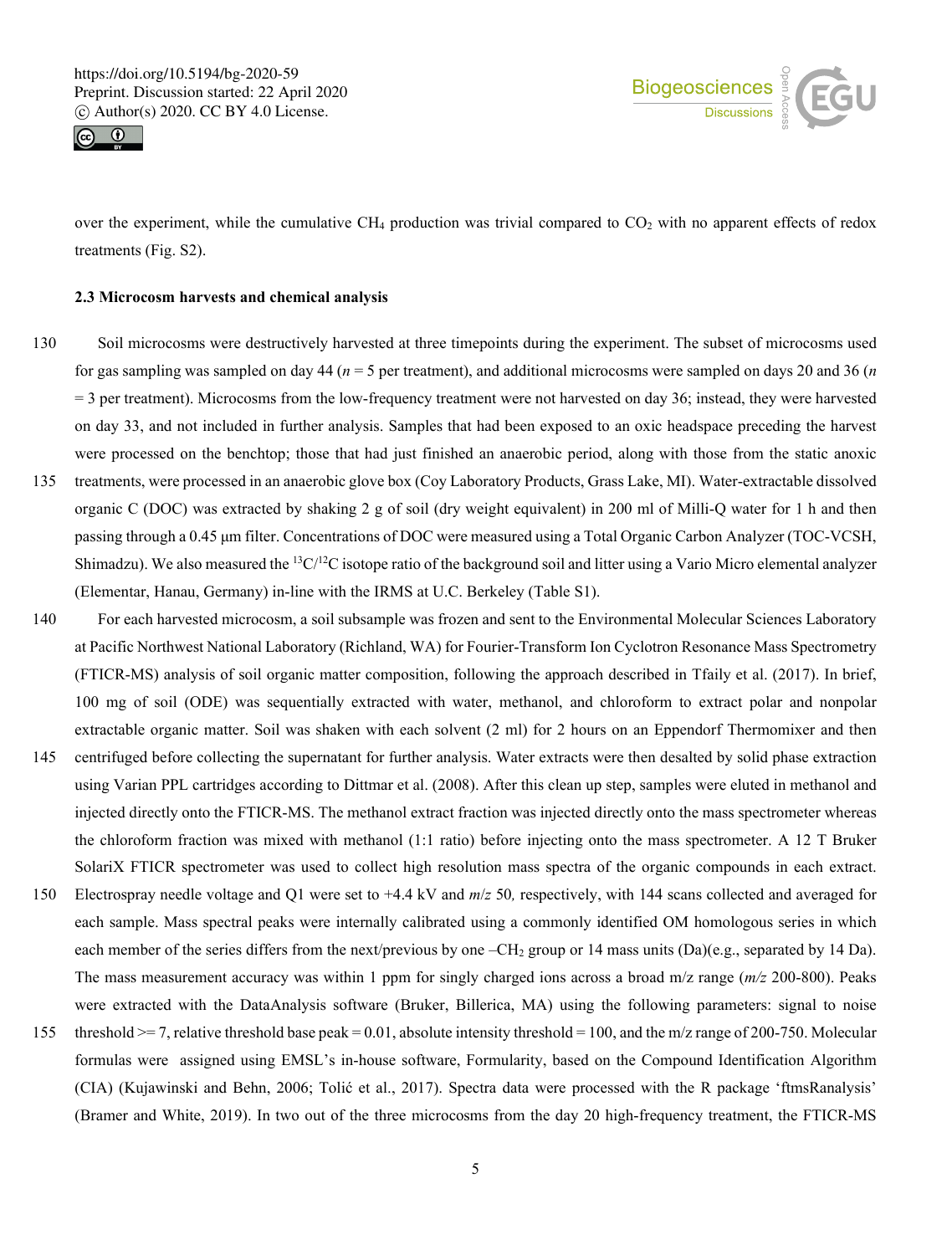



returned an extremely low number of peaks (< 200); this specific treatment on day 20 was excluded from further analyses. 160 Two additional samples from the high-frequency treatment were also excluded due to low number of peaks: one on day 36 and one on day 44. To identify potential outliers, we computed robust Mahalanobis distance (rMd) from peak abundance data using the 'rmd\_filter' function in the R package 'pmartR' (Stratton et al., 2019). The rMd data were then mapped to *P* values using five metrics, including correlation coefficient, fraction of missing data, median absolute deviation, skewness, and kurtosis (Matzke et al., 2011). Using  $\alpha = 0.01$ , we found one potential outlier from the static anoxic treatment on day 44. 165 Further analyses revealed that this sample obviously deviated from all others in terms of organic matter composition (Fig. S3). Thus, we excluded it from downstream FTICR-MS analysis. Our analyses showed that redox treatment did not noticeably affect the composition of methanol- or chloroform-extractable organic matter. Thus, we focused on the results of waterextractable organic matter, which were most affected by redox treatments and are expected to be more relevant to the microbial

#### 170 **2.4. Modeling total CO2 fluxes**

processes naturally occurring in this wet tropical soil.

To evaluate the effects of redox treatments on decomposition rates, we fitted the total CO<sub>2</sub> fluxes (without isotopic partitioning) from each redox treatment and timepoint to a two-pool model with three coefficients (Sierra and Markus, 2015). This model assumes that soil C is comprised of two distinct pools with different decomposition rates following first-order kinetics:

175 
$$
\frac{dC}{dt} = -k_1 * C_1 - k_2 * C_2
$$

$$
C_1 = \gamma * C_0
$$

where the total amount of C in the microcosm was made up of "fast-cycling" and "slow-cycling" pools  $(C_1$  and  $C_2$ , respectively), with corresponding decomposition constants  $k_l$  and  $k_2$  ( $k_l > k_2$ ), respectively and expressed as day<sup>-1</sup>. We use the convention of 'fast-cycling' and 'slow-cycling' while acknowledging that organic matter is more realistically represented by 180 a continuum of material with different cycling rates. The initial C content  $(C_0)$  was partitioned into  $C_1$  and  $C_2$  using the coefficient  $\gamma$ . Since we did not use isotopic data in this part of the analysis, the model-derived partitioning between the fastcycling and slow-cycling pools is independent of that between litter- and SOM-derived organic matter. The fast-cycling pool primarily contributes to the initial peak of the  $CO<sub>2</sub>$  flux during the incubation, while the slow-cycling pool accounts for the  $CO<sub>2</sub>$  flux when it stabilizes after the peak. Because the values of all three model coefficients varied amongst redox treatments,

- 185 we were able to independently compare redox effects on the size of the fast-cycling and slow-cycling pools and their degradability. Model coefficients were estimated using a two-step procedure described in Soetaert and Petzoldt (2010). First, an initial approximation to the coefficients values was estimated by optimizing a cost function based on the sum of squared residuals of coefficients weighed by the number of observations. Functions 'modCost' and 'modFit' from the R package of 'FME' were used to construct the cost function and to derive the coefficients estimates. Second, the estimated coefficients and
- 190 the covariance matrix were used as priors for a Bayesian optimization procedure using Markov chain Monte Carlo with the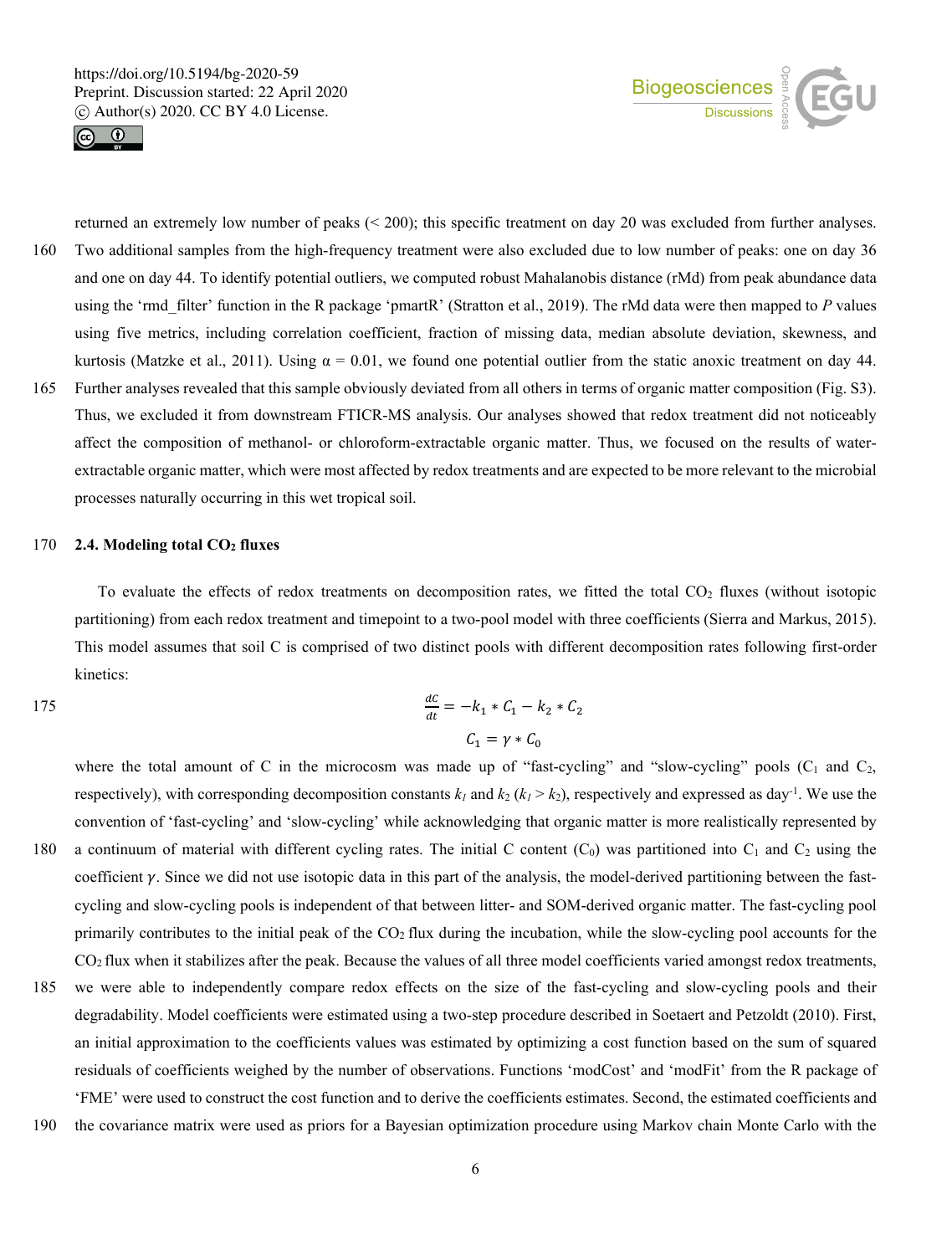



function 'modMCMC'. A total of 20000 iterations were run with a burn-in of 1000 iterations. We report the mean estimates and standard deviations of each coefficient obtained from the Bayesian procedure (Sierra et al., 2017).

#### **2.5. Data analysis**

The percent contribution of <sup>13</sup>C litter ( $P_{\text{litter}}$ ) to the total CO<sub>2</sub> flux was calculated using a linear mixing model:

#### 195

 $P_{litter} = 100 * \frac{\chi(^{13}C)_{flux} - \chi(^{13}C)_{SOM}}{\chi(^{13}C)_{litter} - \chi(^{13}C)_{SOM}}$ 

Here,  $\chi^{(13)}$ C)<sub>flux</sub> represents the measured atom% of <sup>13</sup>C of the CO<sub>2</sub> flux. Variables  $\chi^{(13)}$ C)<sub>litter</sub> and  $\chi^{(13)}$ C)<sub>SOM</sub> refer to the measured atom% of the labeled litter and SOM (97 and 1.08 atom%, respectively; Table S1). This calculation was conducted on each microcosm, thus allowing us to estimate the errors of *Plitter*. Flux rates were assumed to change linearly between two sampling days, and cumulative gas fluxes were calculated as integrals over the 44-day period (area under the curve). The effect 200 of the treatments on cumulative gas fluxes was examined by analysis of variance (ANOVA) followed by Tukey's tests using the R package 'emmeans' (Lenth, 2019). Treatment effects on the  $CO<sub>2</sub>$  fluxes were also studied following this approach on each sampling day.

We used regression models to evaluate the effects of headspace redox conditions (oxic vs. anoxic headspace) on CO<sub>2</sub> fluxes in each of the two fluctuating redox treatments. As CO<sub>2</sub> production derived from litter had a strong decreasing trend over time, 205 its regression model included three terms: the decreasing trend (modeled by a quadratic polynomial function of time (Diggle et al., 2002)), the effects of headspace redox conditions, and an error term. Preliminary analysis suggested that the decreasing trend alone explained of 66% and 73% of the variability (i.e.,  $R^2$  of the regression) in the high-frequency and low-frequency treatment, respectively. We tried to account for the autocorrelation between measurements made from the same jar microcosm by designating its effect as a random intercept term; however, this did not improve the model fit. Thus, microcosm was not

210 included as a variable in the regression model. As  $CO<sub>2</sub>$  production from SOM did not show a clear temporal trend, we treated time as a random intercept in the model along with the effects of redox and error. Again, we did not include microcosm effects because model fit was not improved.

Nonmetric Multidimensional Scaling (NMDS) was used to visualize the effects of redox treatments on organic matter composition. Abundance data derived from FTICR-MS peak intensities were first converted to presence/absence data. Then

- 215 NMDS analysis was conducted using the R 'vegan' package to search for a minimal stress solution based on Jaccard distance (Oksanen et al., 2019). We also used presence/absence data to compare the relative abundances of compound classes between redox treatments. This approach assumes equal concentrations for all compounds with assigned peaks and overcomes the potential bias associated with different ionization efficiency between compound classes (Boye et al., 2017). We compared the treatment effects using a permutational multivariate ANOVA (PERMANOVA) with the 'adonis' function in the 'vegan' 220 package.
	- Using the stoichiometry of the assigned formula, the NOSC value was calculated for each mass peak in the FTICR mass spectra following the equation (LaRowe and Van Cappellen, 2011):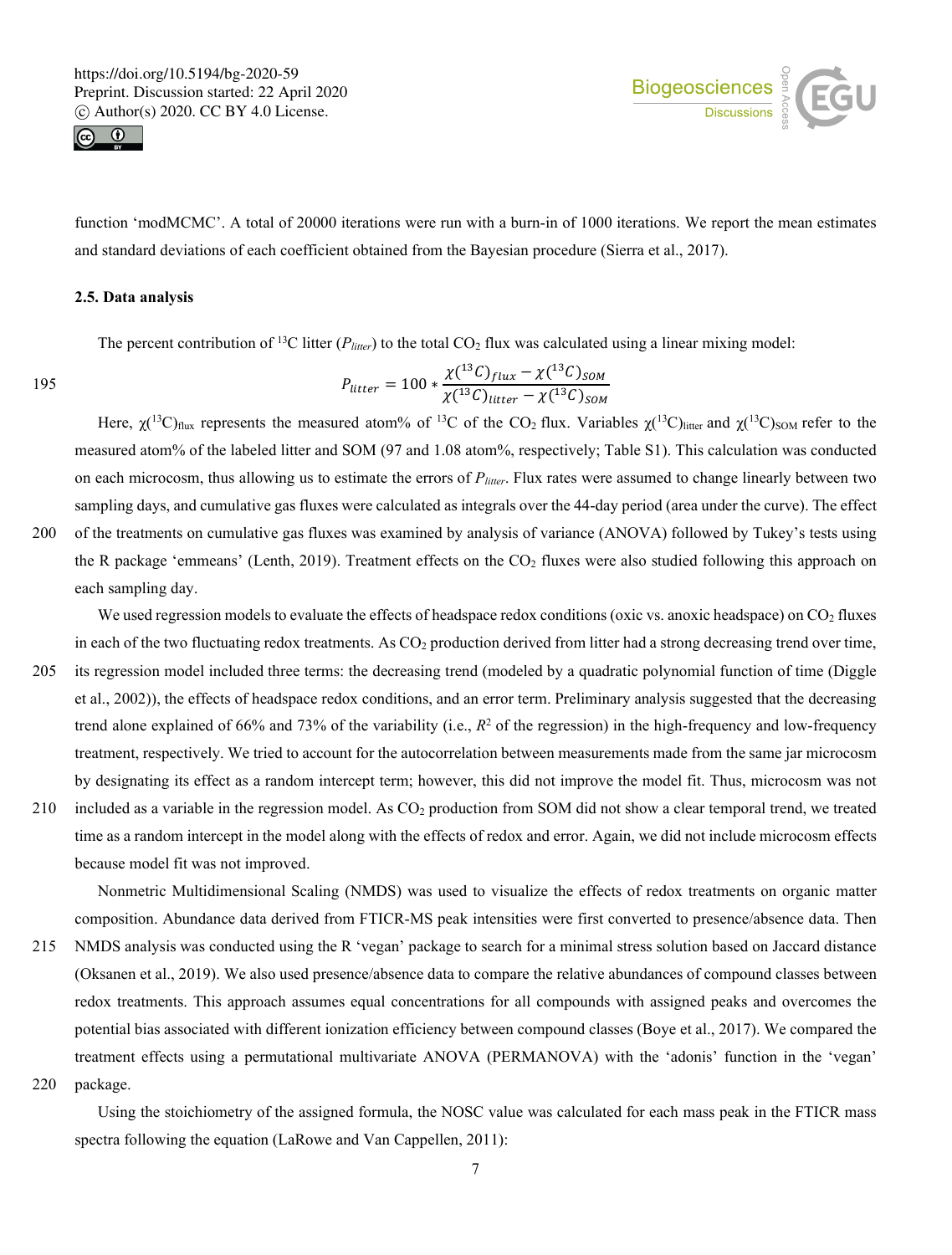



 $NOSC = \frac{-Z+4C+H-3N-2O+5P-2S}{C} + 4$ 

where *Z* corresponds to the net charge of the compound (which is assumed to be zero), and *C*, *H*, *N*, *O*, *P*, and *S* represent the 225 stoichiometric numbers of each respective element. Molecular formulas were also assigned to major biochemical compound classes (i.e., amino sugar, carbohydrate, condensed hydrocarbon, lignin, lipid, protein, tannin, unsaturated hydrocarbon, and other) following Kim et al. (2003).

We compared the chemical composition of water-extractable organic matter between days 20 and 44 of the experiment by grouping all the detected compounds into three categories: observed on both days, uniquely found on day 20, and uniquely

- 230 found on day 44. This classification was achieved using a G-test (Webb-Robertson et al., 2010) with *P* value of 0.05 via the 'uniqueness gtest' function in the 'ftmsRanalysis' package (Bramer and White, 2019). In order to be considered as present, one formula must be present in at least 2 replicates on a given day (Bramer and White, 2019). This criterion is necessary as it helped to remove rare peaks that could greatly skew the results, while it did reduce the number of compounds included in this analysis compared to the total number of identified compounds (Table S2). We assumed that the compounds unique to day 20
- 235 (i.e. not detected in day 44 samples) had been degraded, modified by microbes, or became associated with minerals towards the end of the experiment, while the compounds unique to day 44 (i.e. not detected in day 20 samples) were newly produced by microbes, released from macromolecules, or desorbed from minerals in this time frame (Chen et al., 2018b).

## **3. Results**

#### **3.1. Gas fluxes**

240 We used <sup>13</sup>C-CO<sub>2</sub> abundance to partition total CO<sub>2</sub> production between litter- and SOM-derived pools and found distinct responses from these two  $CO_2$  sources to our 44-day redox manipulation (Fig. 1a,b). The length of exposure to an oxic headspace (measured in days) was positively correlated with the cumulative  $CO_2$  produced from SOM ( $r = 0.89$ ,  $P \le 0.001$ , *n* = 20), but not the CO<sub>2</sub> produced from litter ( $r = -0.35$ ,  $P = 0.14$ ,  $n = 20$ ). Cumulative CO<sub>2</sub> fluxes derived from SOM were lowest in the static anoxic treatment and highest in the static oxic treatment (Tukey's tests:  $Ps < 0.05$ ); CO<sub>2</sub> respired from the 245 static anoxic soils was only  $65 \pm 3\%$  of the cumulative flux measured in the static oxic conditions (Tukey's test:  $P \le 0.001$ ). SOM-derived cumulative CO<sub>2</sub> was intermediate in the fluctuating treatments, significantly higher than the static anoxic treatment, and lower than the static oxic treatment (Tukey's tests: *P*s < 0.05).

In contrast, the cumulative CO<sub>2</sub> production from added plant litter was highest in the static anoxic treatment, and significantly greater than in the two fluctuating treatments by at least  $19 \pm 6\%$  (Tukey's tests:  $Ps < 0.05$ , Fig. 1a). The static

250 oxic treatment had  $20 \pm 7\%$  higher litter CO<sub>2</sub> production relative to the high frequency treatment (Tukey's test:  $P = 0.05$ ) but was not statistically different from the low frequency treatment or static anoxic treatment (Fig. 1a). Averaging across all treatments, approximately 35% of the added litter C was lost via  $CO<sub>2</sub>$ . The combined litter- and SOM-derived  $CO<sub>2</sub>$  (i.e., total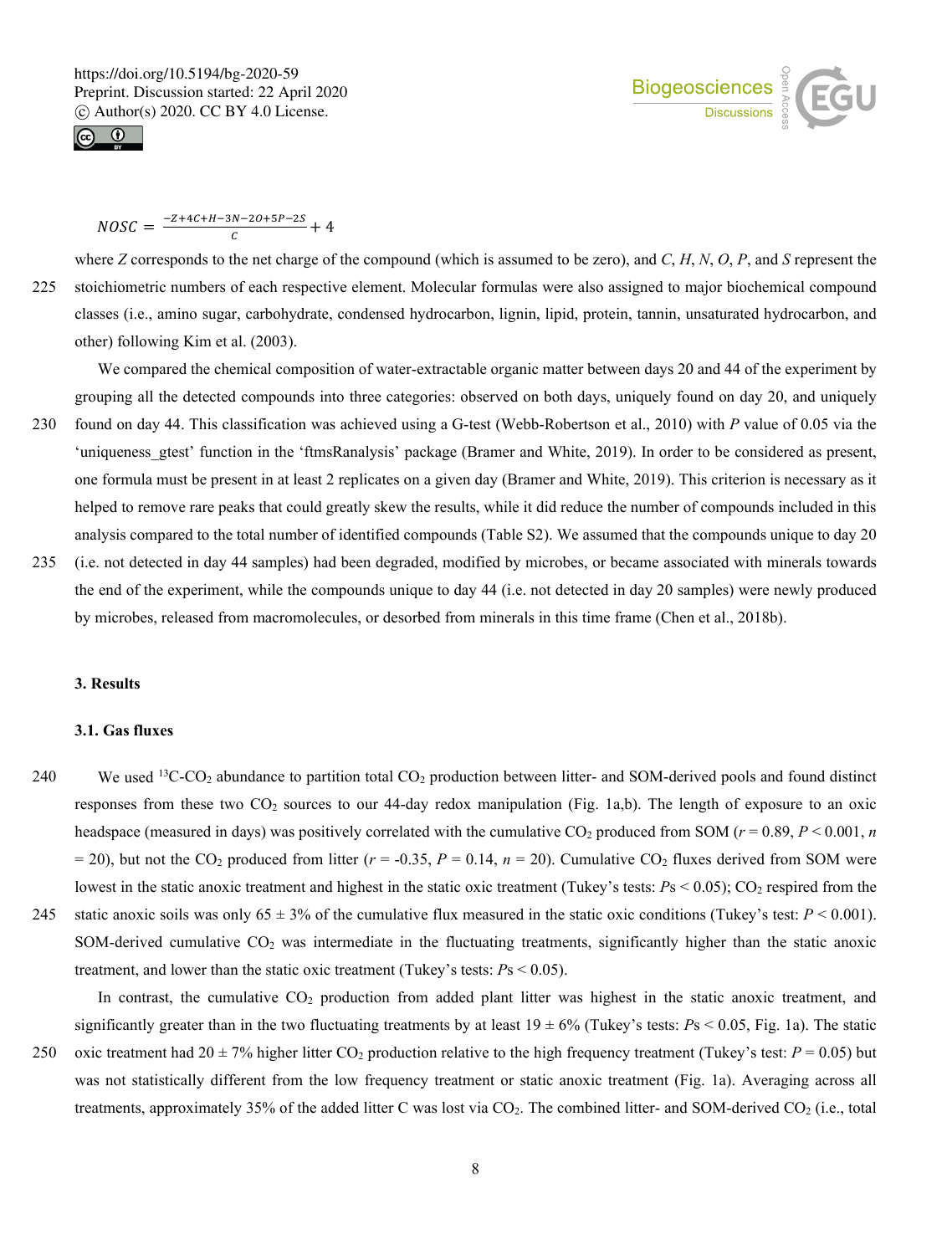

 $CO<sub>2</sub>$ ) production was highest in the static oxic treatment (Tukey's test:  $P < 0.001$ ), and not statistically different amongst the static anoxic, high frequency, and low frequency treatments (Fig. 1c).

- 255 The litter-derived CO2 fluxes showed distinct responses to redox treatments over time: during the early part of the experiment, they were significantly higher in the static anoxic treatment relative to the other redox treatments (Fig. 2; *P*s < 0.05 for days 5 and 8;  $Ps \le 0.19$  for days 12 and 16). After three weeks of incubation, litter CO<sub>2</sub> production had markedly declined in all four treatments, and by the final two sampling timepoints (days 41 and 44), litter  $CO<sub>2</sub>$  production was significantly lower in the static anoxic treatment than in other treatments (Tukey's tests: *P*s < 0.05, Fig. 2).
- 

260 Unlike litter decomposition, the decomposition of SOM did not show clear temporal trends during the 44-day incubation, except in the static anoxic treatment, where the rates significantly decreased with time  $(r = -0.66, P \le 0.001, n = 60)$  (Fig. 2). In the latter half of the experiment (after the first 3 weeks), SOM-derived  $CO<sub>2</sub>$  fluxes from the static anoxic soils declined and became significantly lower than those measured in the static oxic soils (Tukey's tests: *P*s < 0.05). Compared to the two fluctuating redox treatments, the static anoxic soils also had lower SOM-derived  $CO<sub>2</sub>$  production on days 28, 36, 41, and 44

265 (Tukey's tests: 
$$
P_s
$$
 < 0.05).

Both litter- and SOM-derived CO<sub>2</sub> fluxes responded significantly to the 4-day and 8-day shifts in redox conditions imposed during our two fluctuating treatments (Fig. 3). Average CO<sub>2</sub> production from SOM was  $29 \pm 12\%$  and  $32 \pm 15\%$  lower when measured at the end of an anoxic period vs. the end of an oxic period in the high-frequency and low-frequency treatments, respectively (*P*s < 0.05). After accounting for the general decreasing trend with time (that explained over 65% of the

270 variability), average litter  $CO_2$  production was  $36 \pm 12\%$  lower when measured following an anoxic period vs. an oxic one in the high-frequency treatment  $(P < 0.05)$ . A similar trend was also found in the low-frequency treatment, although it was not statistically significant  $(P = 0.13)$ .

# **3.2. Modeling total CO2 fluxes**

We fit the total  $CO_2$  flux (litter  $+$  SOM) to a two-pool model that characterizes decomposition using first-order kinetics of 275 two soil C pools with distinct decomposition rates, and found that redox treatments affected both the pool sizes and their decomposition rates (Fig. 4). The size of the fast-cycling pool (determined by the coefficient  $\gamma$ ), was the primary contributor to the initial  $CO<sub>2</sub>$  flux during the experiment and was substantially larger in the static anoxic treatment relative to the other treatments. However, decomposition rates of this fast pool (*k*1, thought to cycle on the order of days) were highly variable and thus showed no significant response to anoxic conditions. In our four soil redox treatments, increased exposure to oxygen

280 corresponded with an increase in the decomposition rate of the slow-cycling pool (*k*2), which is thought to turn over on the orders of years.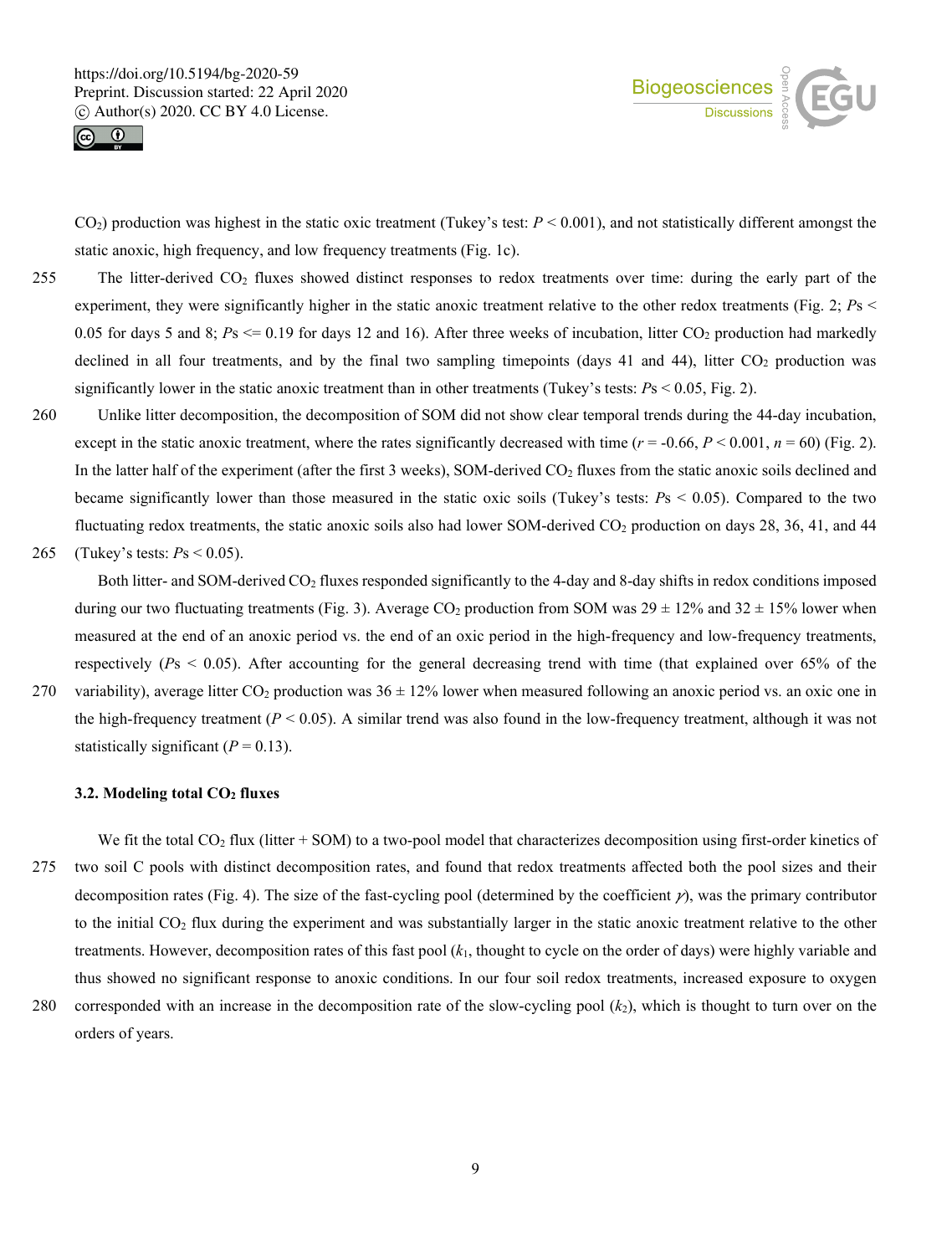



#### **3.3 Chemistry of water-extractable organic matter**

Redox oscillation patterns significantly influenced the chemical composition of water-extractable organic matter according to NMDS and PERMANOVA analyses (*P* < 0.05; Fig. 5). While water-extractable organic matter in the static anoxic treatment 285 appeared to be chemically distinct from those from other treatments (especially midway through the incubation, on day 20), we did not observe a clear separation between the static oxic and two fluctuating treatments. Redox effects on compound chemistry were evident by examining their NOSC values (Fig. 6). On day 20, the mean NOSC value of water-extractable organic matter was higher in the static anoxic treatment than in the static oxic treatment (Tukey's test: *P* < 0.05) and tended to be higher than in the low-frequency treatment (Tukey's test:  $P = 0.12$ ); however, no difference in mean NOSC values were 290 detected among redox treatments on either day 36 or 44. Mean NOSC value did not change over time between day 20 and 44.

When we analyzed the proportion of compounds that were unique to each harvest point, a large fraction of unique waterextractable compounds were present on day 20 in the static anoxic treatment (Fig. 7): 320 out of 1052 compounds were unique to day 20 in the static anoxic treatment, suggesting these compounds disappeared between days 20 and 44, while a small number of compounds  $(n = 32)$  were only found on day 44. However, in the static oxic treatment, most of the compounds that

- 295 were present at day 20 were also extracted at day 44 (703 out of 785). Only 1.5% of compounds (*n* = 12) were unique to day 20 in the static oxic treatment. Similarly, in the low-frequency treatment, most of the compounds (704 out of 837) were observed on both days 20 and 44, with a small fraction (*n* = 94) unique to day 20. Combining data from days 20 and 44, the total number of unique compounds detected in the classes of amino sugar-like, carbohydrate-like, protein-like, and other was higher in the static anoxic than in the static oxic treatment. In these four compound classes, over half of the compounds were 300 uniquely identified on day 20 in the static anoxic treatment. We did not conduct this analysis for the high-frequency treatment
	-

due to the low data quality of these samples on day 20.

Redox effects on compound chemistry were also apparent when we examined the relative abundances of compound classes (Fig. S4); on day 20, carbohydrate- and protein-like compounds were enriched in the static anoxic treatment compared to other treatments (Tukey's tests: *P*s < 0.05); the relative abundance of amino sugar-like compounds in the static anoxic treatment was

- 305 also higher than that in the static oxic treatment (Tukey's test: *P* < 0.05) and marginally higher than that in the low-frequency treatment (Tukey's test: *P* < 0.10). The relative abundance of lignin-like compounds was also slightly lower in the static anoxic treatment than in other treatments (Tukey's tests: *P*s < 0.10). In contrast, redox treatments did not affect the abundance of any compound class on days 36 (data not shown) or 44. We note that these redox effects on compound chemistry were not driven by changes in total DOC concentrations (Fig. S5), as DOC concentrations were higher in the static anoxic treatment than in
- 310 other treatments on both day 20 (Tukey's tests: *P*s < 0.05) and day 44 (Tukey's tests: *P*s < 0.01).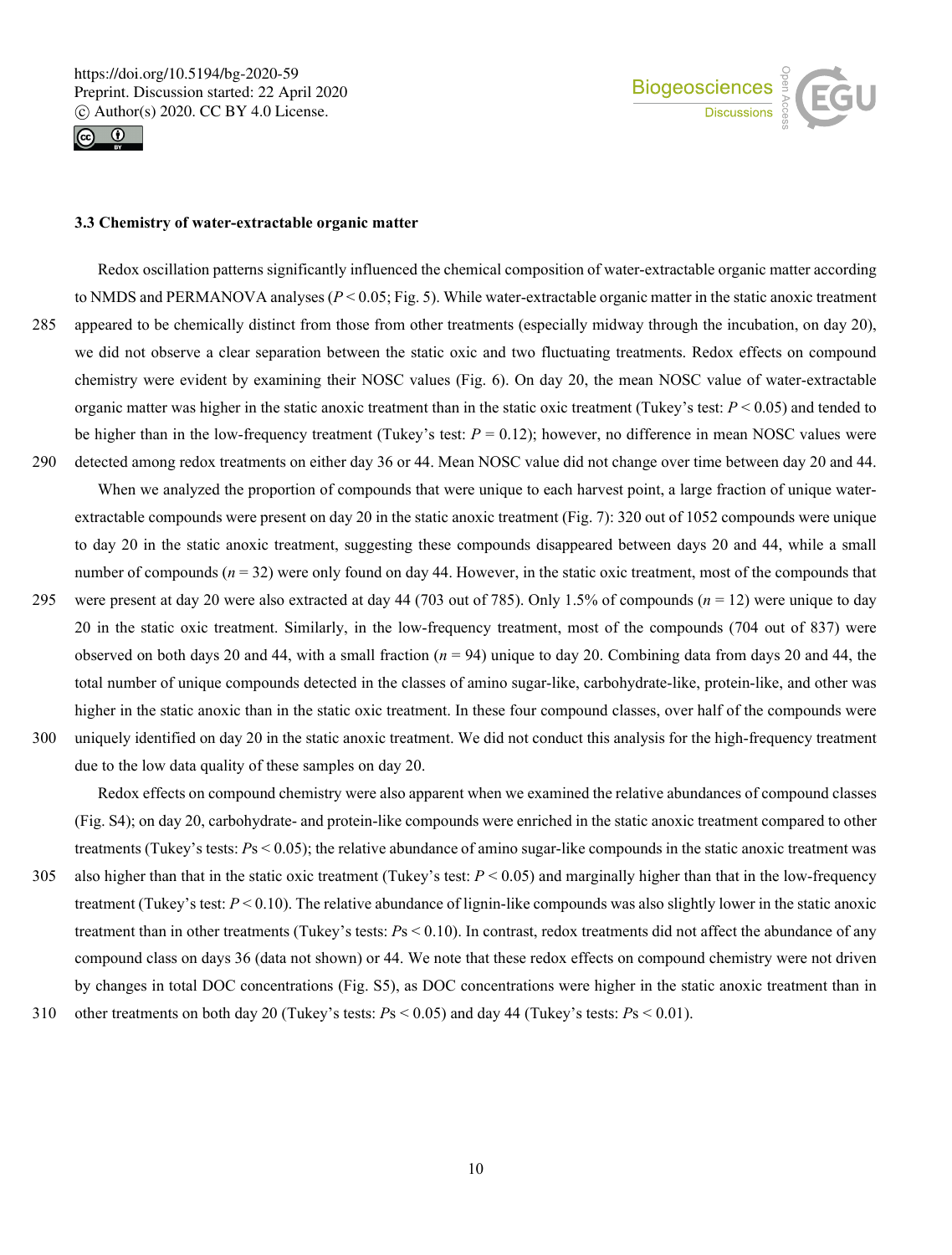



# **4. Discussion**

The isotopic partitioning allowed by our tracer study revealed distinct effects of redox manipulations on the decomposition of plant litter and SOM, in contrast to our first prediction that low  $O_2$  concentrations would decrease both litter and SOM decomposition. Surprisingly, litter decomposition rates were the highest under static anoxic conditions during the early part of

- 315 the experiment, suggesting that even soil anaerobes were able to effectively utilize some of the litter-derived compounds. In the static oxic and fluctuating redox soils, litter  $CO<sub>2</sub>$  fluxes were high immediately after the litter addition, but then gradually declined over time. In contrast, litter CO<sub>2</sub> fluxes in the static anoxic soils did not peak until 5 days after the litter was added, and remained at a higher level than other treatments until day 20. These patterns suggest that the static anoxic conditions permitted the degradation of labile, litter-derived compounds to occur over a longer period of time. The easily degradable
- 320 compounds derived from litter were mostly depleted by day 20, and nearly exhausted by the end of the 44-day experiment, when the litter decomposition rates in all treatments were very low (and lowest in the static anoxic soils). This coincided with the disappearance of over half of the amino sugar-, carbohydrate-, and protein-like compounds between days 20 and 44 under static anoxic conditions.
- Together, the gas fluxes and chemistry data indicate that these amino sugar-, carbohydrate-, and protein-like compounds 325 were most likely derived from litter and were preferentially degraded by anaerobic decomposers in the anoxic treatment. Decomposition of labile compounds can be readily coupled with fermentation and substrate-level phosphorylation, while the lack of  $O_2$  inhibits the synthesis of peroxidases and oxidases, and therefore limits the depolymerization of complex compounds such as lignin and tannin (Sinsabaugh, 2010; Megonigal et al., 2004; Reineke, 2001). Chen et al. (2018b) also reported that sugar-, carbohydrate-, and protein-like compounds were preferentially utilized by microbial decomposers during an anoxic
- 330 incubation of arctic soils.

Our FTICR-MS analysis further shows that the chemical composition of compounds (e.g., their oxidation state) influences their degradability under distinct redox conditions. Halfway through our study, the mean NOSC value of water-extractable organic matter was higher in the static anoxic soils than in other treatments, and declined in subsequent days. This change in mean NOSC value coincided with the disappearance of sugar-, carbohydrate-, and protein-like compounds between days 20

- 335 and 44 under static anoxic conditions, suggesting that anaerobes preferentially decomposed litter-derived compounds with relatively high NOSC value during the first half of our incubation. This result is consistent with the widely-accepted prediction that reduced compounds with low NOSC values are not thermodynamically favorable to be coupled with anaerobic metabolism (Jin and Bethke, 2003; LaRowe and Van Cappellen, 2011; Boye et al., 2017). Even though the rapid litter decomposition under anoxic conditions was specific to the early stages of decomposition, we expect that similar phenomena may occur under field
- 340 conditions, because *in situ* soils constantly receive fresh C inputs from litter and root exudates.

In contrast to litter decomposition, native SOM decomposition was limited by the exposure to anoxic conditions. The SOM likely contained a lower proportion of easily degradable compounds that would be preferentially targeted by microbial decomposers at the beginning of the decomposition process. Our results support the interpretation that the chemical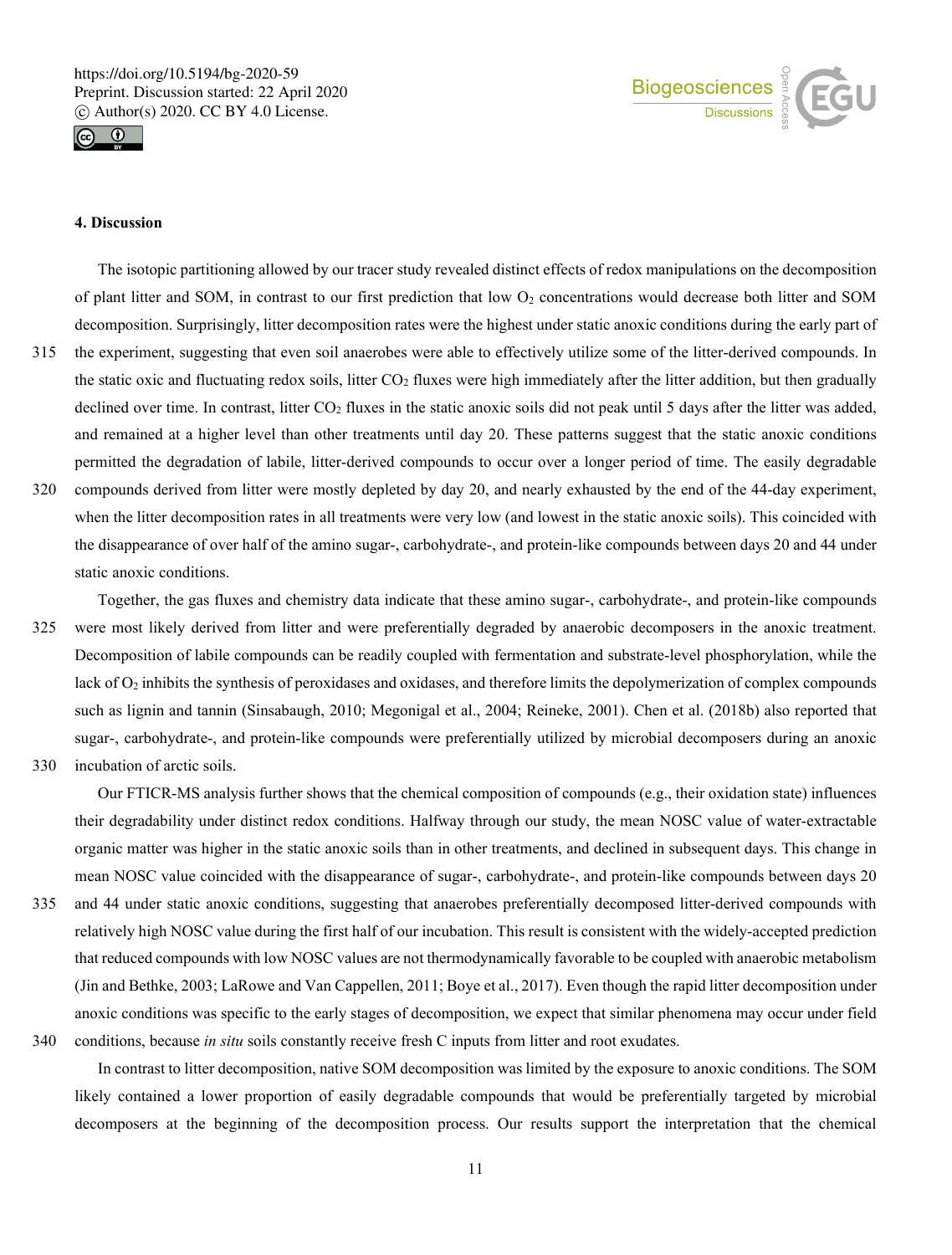



composition of organic matter influences how decomposition processes are impacted by redox conditions. In this humid 345 tropical forest soil, aerobic and anaerobic heterotrophs both appeared to be effective in degrading the labile substrates enriched in fresh plant litter, while aerobic decomposers were more effective in breaking down the relatively refractory compounds found in SOM, as expected based on the role of  $O_2$  in oxidative activity. Similar effects of substrate liability have been reported in marine sediments and wetlands (Hulthe et al., 1998; Kristensen and Holmer, 2001; De-Campos et al., 2012), but rarely in upland soils that often experience oscillation in redox conditions. Interestingly, SOM decomposition rates under anoxic 350 conditions were approximately 65% of that under oxic conditions (i.e.,  $r_{oxygen} = 65\%$ ), which is higher than the  $r_{oxygen}$  values prescribed in numerical models (2% - 40%; reviewed by Keiluweit et al., 2016). This result indicates that the microbial community in this soil may be well adapted to anaerobic conditions (Pett-Ridge and Firestone, 2005; Pett-Ridge et al., 2013; DeAngelis et al., 2010), likely driven by the dynamic redox conditions that characterize these soils (Liptzin and Silver, 2015;

Silver et al., 1999).

- 355 Results from our modeling analysis also suggest that the decomposition of refractory C was more limited by  $O_2$  availability than that of labile C, as the decomposition rate of the slow-cycling pool declined under an anoxic headspace, while that of the fast-cycling pool did not. As noted earlier, the partitioning of total C in our microcosms between the fast-cycling and slowcycling pools was independent of that between litter and SOM. Thus, our modeling and isotopic evidence independently support that substrate source and composition influence the redox sensitivity of organic matter (Boye et al., 2017; Keiluweit 360 et al., 2017). Our modeling analysis also shows that the size of the fast-cycling pool was larger in the static anoxic treatment than in other treatments, which is consistent with the observation that a high litter decomposition rate was maintained for an extended period time under anoxic conditions. Together our results highlight the importance for biogeochemical models to prescribe different r<sub>oxygen</sub> to soil C pools based on their chemical composition and degradability.
- Periodic anoxic events consistently decreased litter and SOM decomposition rates in our two fluctuating treatments, 365 suggesting that even brief exposure to anoxia inhibited organic matter decomposition. These patterns contrast with our finding that static anoxic conditions increased litter decomposition relative to static oxic conditions early in our incubation. These results demonstrate that the duration and frequency of low redox events regulate their impacts on decomposition processes. We suspect that redox fluctuation would not be favorable for strictly aerobic or anaerobic heterotrophs, meaning that neither group was able to achieve their full potential in organic matter degradation. Alternatively, the periodic anoxic events were too
- 370 short for strictly anaerobic heterotrophs to establish their community. Redox oscillation might also promote facultative anaerobic microbial communities. These microbes might have lower growth potential compared to strictly aerobic/anaerobic taxa, as predicted by the recently discovered trade-off between stress tolerance and growth performance (Maynard et al., 2019). Recent studies also found that Fe(II) oxidation, which is typically rapid in fluctuating redox environments, could preferentially protect the aromatic lignin compounds of plant litter from decomposition (Hall et al., 2016b; Wang et al., 2017). The relative
- 375 importance of the microbial and geochemical mechanisms listed above is a fruitful venue for future research, as the importance of frequent redox oscillation is increasingly being recognized in upland ecosystems (Ginn et al., 2017; Keiluweit et al., 2016; Barcellos et al., 2018; Lin et al., 2018).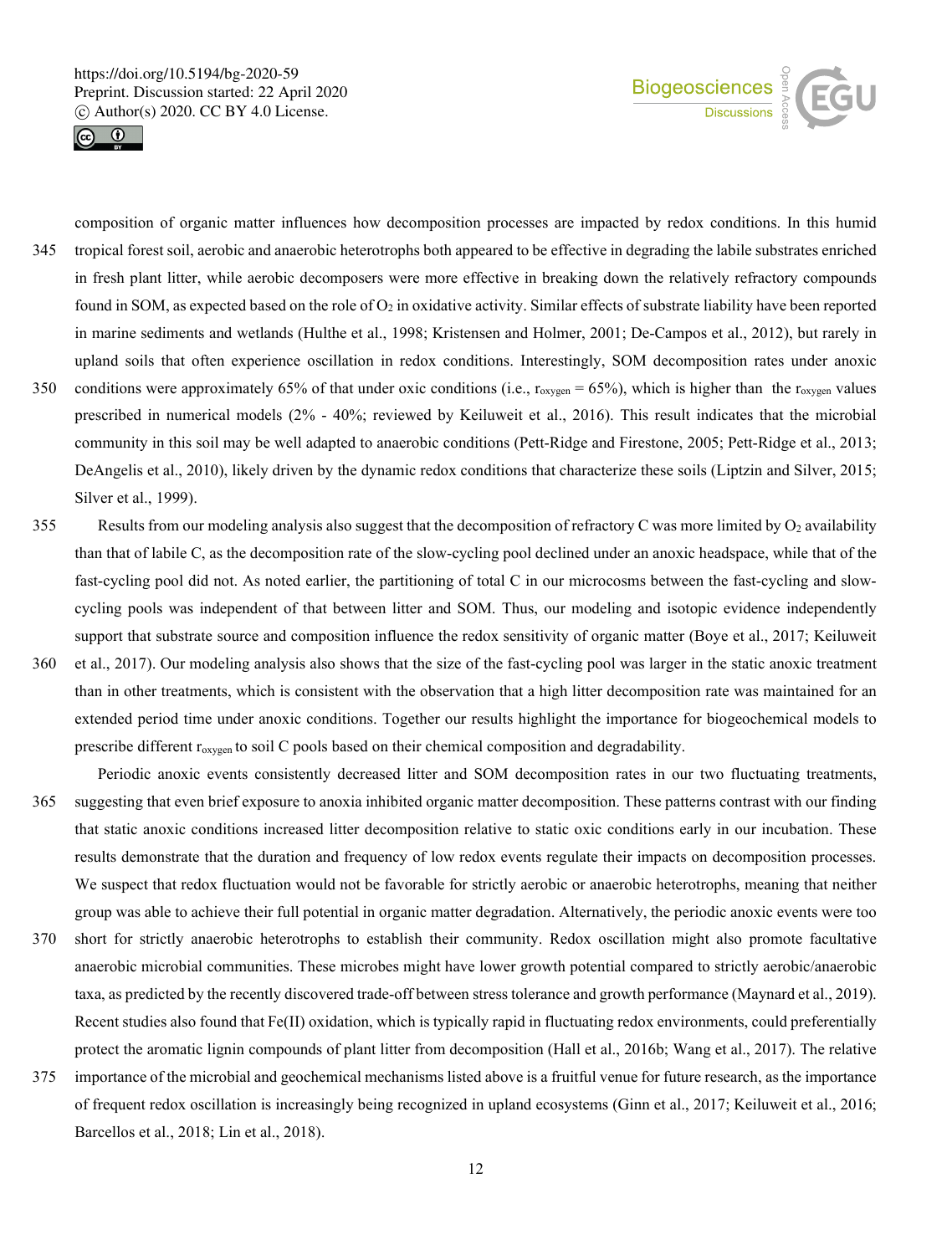



to large storms and hurricanes, as a result of climate change (Patricola and Wehner, 2018; Chadwick et al., 2015). These 380 extreme events would trigger significant changes in soil redox conditions (Wieder et al., 2011; O'Connell et al., 2018), although the effects on belowground biogeochemical processes are poorly quantified. For example, extended drought can enable prolonged soil aeration, while large storm or hurricane events can greatly increase litter inputs to soil and sustain anoxia by increasing soil water content and microbial respiration. Our results suggest that the decomposition of plant-derived, labile organic matter, such as amino sugar and carbohydrate, would largely be unaffected by the changes in redox conditions 385 associated with extreme events. On the other hand, the decomposition of more refractory organic compounds in litter and SOM, such as those with low NOSC values, would likely be limited during periods of high rainfall and low redox events. Drought periods could favor the decomposition of these refractory compounds by aerobic decomposers as long as water availability would not be too low to inhibit microbial activity. Our results help to reduce the uncertainties surrounding how decomposition processes may respond to the extreme events and climate change.

Climate models predict increasing frequency and intensity of extreme weather events in the tropics, ranging from droughts

- 390 In conclusion, we found distinct responses of litter and SOM decomposition to different redox conditions in a humid tropical forest soil. Litter decomposition rates under static anoxic conditions were surprisingly high during the first two weeks following litter additions, which was likely maintained by the decomposition of compounds with high NOSC values, particularly amino sugars, carbohydrates, and proteins. In contrast, oxygen availability limited the extent of SOM decomposition under low and fluctuating redox conditions, which was consistent with the results of our kinetic modeling.
- 395 Overall, static anoxic conditions maintained 65% of the SOM decomposition rate measured under static oxic conditions, indicating that soil anaerobic heterotrophs in this humid tropical soil are surprisingly effective at degrading native SOM. Together our results indicate that substrate composition and source influences how redox conditions affect belowground decomposition processes and are important variables to consider in numerical models of greenhouse gas fluxes from tropical forests.

#### 400

#### **Code/Data availability**

Data from this study will be made available via the Luquillo CZO and Hydroshare (http://www.hydroshare.org/) upon acceptance for publication.

## 405 **Author contributions**

A.N.C. and J.P.R. designed the incubation experiment; Y.L. performed the gas analysis with help from A.N.C. and A.B; Y.L. conducted modeling analysis; M.M.T. performed the FTICR-MS analysis; Y.L. analyzed the FTICR-MS data with help from N.D., A.M.T., and M.M.T; J.P.R., W.L.S. and P.S.N. provided intellectual expertise; Y.L. led the manuscript development with contribution from all other coauthors; J.P.R. and W.L.S. provided funding for experimental set-up and salary 410 support.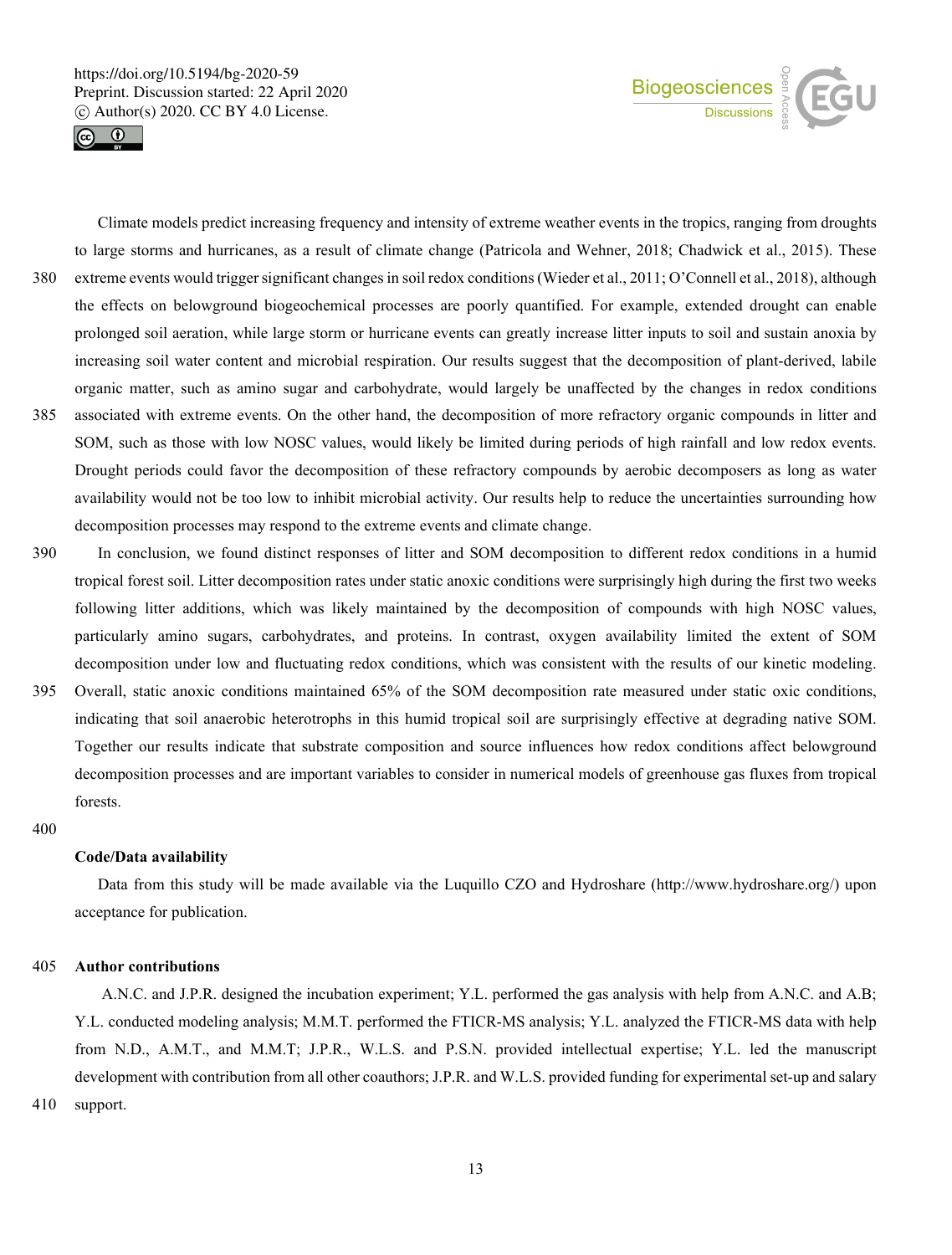



## **Acknowledgements**

We thank Daniel Nilson, Elizabeth Green, Jessica Wollard, Shalini Mabery, Rachel Neurath, Keith Morrison, Christopher Ward, Jeffery Kimbrel, Steve Blazewicz, Erin Nuccio, Mona Hwang, Feliza Bourguet, Summer Ahmed, Heather Dang, Kana Yamamoto, and Sally Hall for assistance in the laboratory and in the field. We thank Nikola Tolic, Rosey Chu, and Jason 415 Toyoda for their help with FTICR-MS analysis. Avner Gross, Ljiljana Pasa-Tolic, and Allegra Mayer provided advice and/or

- helpful conversations. This project was supported by a US Department of Energy Early Career Research Program Award to J. Pett-Ridge (SCW1478) administered by the Office of Biological and Environmental Research, Genomic Sciences Program, and EMSL awards 48643, 48477, 48650, 48832 to J. Pett-Ridge. Work at LLNL was performed under the auspices of the U.S. Department of Energy under Contract DE-AC52-07NA27344. Work at UC Berkeley was supported by DEB-1457805 (WLS),
- 420 Luquillo CZO (EAR-1331841), and LTER (DEB-0620910). WLS was also supported by the USDA National Institute of Food and Agriculture, McIntire Stennis project CA-B-ECO-7673-MS. A portion of the research was performed using EMSL (grid.436923.9), a DOE Office of Science User Facility sponsored by the Office of Biological and Environmental Research.

#### **Competing interests**

425 The authors declare that they have no conflict of interest.

## **References**

- Barcellos, D., Cyle, K. T., and Thompson, A.: Faster redox fluctuations can lead to higher iron reduction rates in humid forest soils, Biogeochemistry, 10.1007/s10533-018-0427-0, 2018.
- Bhattacharyya, A., Campbell, A. N., Tfaily, M. M., Lin, Y., Kukkadapu, R. K., Silver, W., Nico, P. S., and Pett-Ridge, J.: 430 Redox fluctuations control the coupled cycling of iron and carbon in tropical forest soils, Environmental Science & Technology, 10.1021/acs.est.8b03408, 2018.
	- Boye, K., Noël, V., Tfaily, M. M., Bone, S. E., Williams, K. H., Bargar, John R., and Fendorf, S.: Thermodynamically controlled preservation of organic carbon in floodplains, Nature Geoscience, 10, 10.1038/ngeo2940, 2017.
- Bramer, L., and White, A.: ftmsRanalysis: Analysis and visualization tools for FT-MS data. R package version 1.0.0. 435 https://github.com/EMSL-Computing/ftmsRanalysis, 2019.
	- Chadwick, R., Good, P., Martin, G., and Rowell, D. P.: Large rainfall changes consistently projected over substantial areas of tropical land, Nature Climate Change, 177-182, 10.1038/nclimate2805, 2015.
	- Chen, C., Meile, C., Wilmoth, J. L., Barcellos, D., and Thompson, A.: Influence of pO2 on iron redox cycling and anaerobic organic carbon mineralization in a humid tropical forest soil, Environmental Science & Technology, 2018a.
- 440 Chen, H., Yang, Z., Chu, R. K., Tolic, N., Liang, L., Graham, D. E., Wullschleger, S. D., and Gu, B.: Molecular Insights into Arctic Soil Organic Matter Degradation under Warming, Environmental Science & Technology, 52, 4555-4564, 10.1021/acs.est.7b05469, 2018b.
- Davidson, E. A., Samanta, S., Caramori, S. S., and Savage, K.: The Dual Arrhenius and Michaelis–Menten kinetics model for decomposition of soil organic matter at hourly to seasonal time scales, Global Change Biology, 18, 371-384, 445 10.1111/j.1365-2486.2011.02546.x, 2012.
	- De-Campos, A. B., Huang, C. H., and Johnston, C. T.: Biogeochemistry of terrestrial soils as influenced by short-term flooding, Biogeochemistry, 111, 239-252, 10.1007/s10533-011-9639-2, 2012.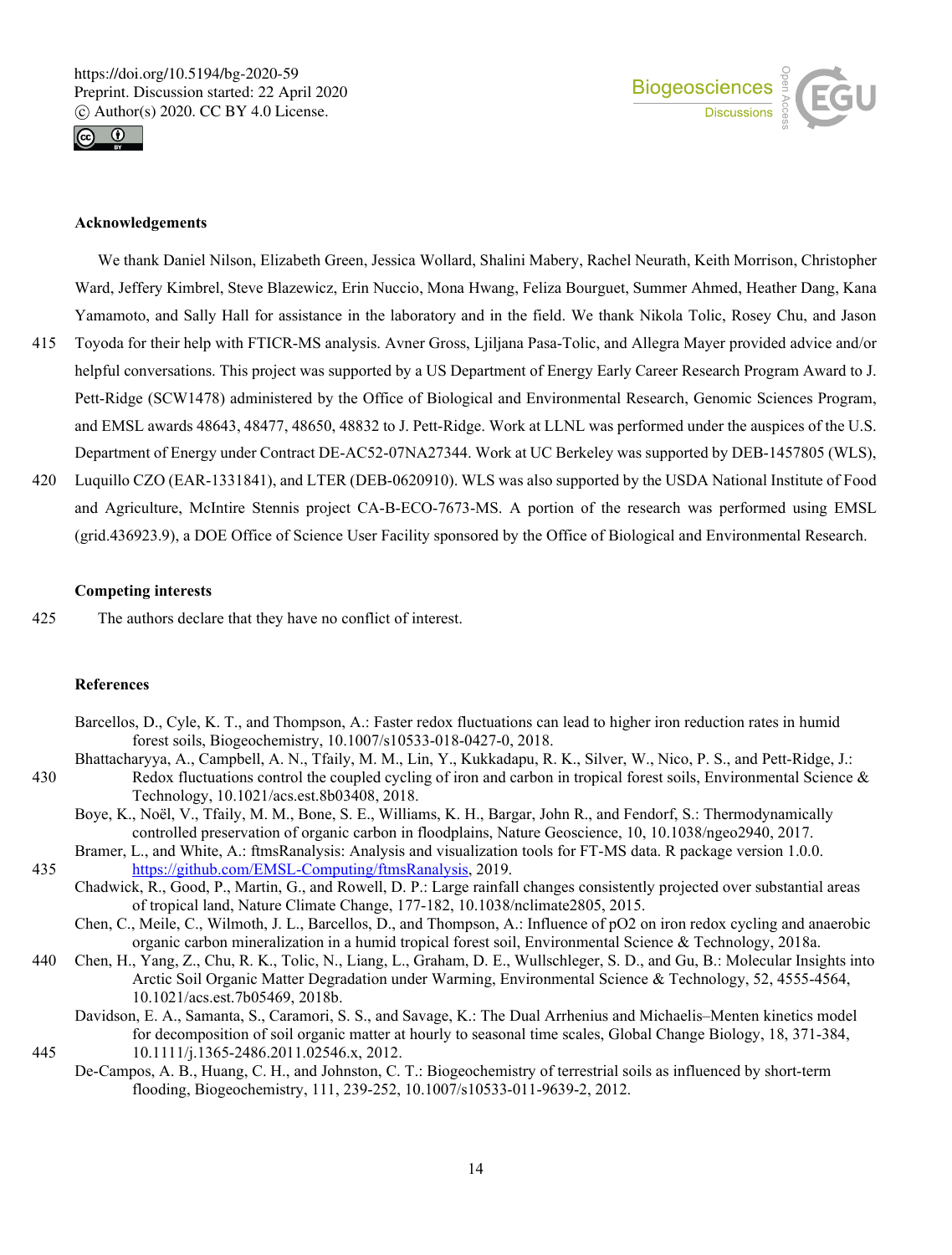



- DeAngelis, K. M., Silver, W. L., Thompson, A. W., and Firestone, M. K.: Microbial communities acclimate to recurring changes in soil redox potential status, Environmental Microbiology, 12, 3137-3149, 10.1111/j.1462- 450 2920.2010.02286.x, 2010.
	- Diggle, P. J., Heagerty, P. J., Liang, K.-Y., and Zeger, S. L.: Analysis of longitudinal data, Oxford University Press, Oxford, 2002.
- Dittmar, T., Koch, B., Hertkorn, N., and Kattner, G.: A simple and efficient method for the solid-phase extraction of dissolved organic matter (SPE-DOM) from seawater, Limnology and Oceanography: Methods, 6, 230-235, 455 10.4319/lom.2008.6.230, 2008.
	- Dubinsky, E. A., Silver, W. L., and Firestone, M. K.: Tropical forest soil microbial communities couple iron and carbon biogeochemistry, Ecology, 91, 2604-2612, 10.1890/09-1365.1, 2010.
	- Erickson, H., Keller, M., and Davidson, E. A.: Nitrogen oxide fluxes and nitrogen cycling during postagricultural succession and forest fertilization in the humid tropics, Ecosystems, 4, 67-84, 10.1007/s100210000060, 2001.
- 460 Ewel, J. J., and Whitmore, J. L.: The ecological life zones of Puerto Rico and the US Virgin Islands, 1973.
	- Fimmen, R. L., Richter, D. d., Vasudevan, D., Williams, M. A., and West, L. T.: Rhizogenic Fe–C redox cycling: a hypothetical biogeochemical mechanism that drives crustal weathering in upland soils, Biogeochemistry, 87, 127- 141-141, 10.1007/s10533-007-9172-5, 2008.
		- Ginn, B., Meile, C., Wilmoth, J., Tang, Y., and Thompson, A.: Rapid Iron Reduction Rates Are Stimulated by High-
- 465 Amplitude Redox Fluctuations in a Tropical Forest Soil, Environmental Science & Technology, 51, 3250-3259, 10.1021/acs.est.6b05709, 2017.
	- Greenwood, D. J.: The effect of oxygen concentration on the decomposition of organic materials in soil, Plant and Soil, 14, 360-376, 10.1007/BF01666294, 1961.
- Hall, S. J., McDowell, W. H., and Silver, W. L.: When wet gets wetter: Decoupling of moisture, redox biogeochemistry, and 470 greenhouse gas fluxes in a humid tropical forest soil, Ecosystems, 16, 576-589, 10.1007/s10021-012-9631-2, 2013.
- Hall, S. J., Liptzin, D., Buss, H. L., DeAngelis, K., and Silver, W. L.: Drivers and patterns of iron redox cycling from surface to bedrock in a deep tropical forest soil: a new conceptual model, Biogeochemistry, 130, 177-190, 10.1007/s10533- 016-0251-3, 2016a.
- Hall, S. J., Silver, W. L., Timokhin, V. I., and Hammel, K. E.: Iron addition to soil specifically stabilized lignin, Soil Biology 475 and Biochemistry, 98, 95-98, 10.1016/j.soilbio.2016.04.010, 2016b.
	- Hashimoto, S., Carvalhais, N., Ito, A., Migliavacca, M., Nishina, K., and Reichstein, M.: Global spatiotemporal distribution of soil respiration modeled using a global database, Biogeosciences, 12, 4121-4132, 10.5194/bg-12-4121-2015, 2015.
- Hong, H., Gu, Y., Yin, K., Zhang, K., and Li, Z.: Red soils with white net-like veins and their climate significance in south 480 China, Geoderma, 160, 197-207-207, 10.1016/j.geoderma.2010.09.019, 2010.
	- Hulthe, G., Hulth, S., and Hall, P. O. J.: Effect of oxygen on degradation rate of refractory and labile organic matter in continental margin sediments, Geochimica et Cosmochimica Acta, 62, 1319-1328, 10.1016/S0016-7037(98)00044- 1, 1998.
- Jin, Q., and Bethke, C. M.: A new rate law describing microbial respiration, Applied and Environmental Microbiology, 69, 485 2340-2348, 2003.
	- Keiluweit, M., Nico, P. S., Kleber, M., and Fendorf, S.: Are oxygen limitations under recognized regulators of organic carbon turnover in upland soils?, Biogeochemistry, 10.1007/s10533-015-0180-6, 2016.

Keiluweit, M., Wanzek, T., Kleber, M., Nico, P., and Fendorf, S.: Anaerobic microsites have an unaccounted role in soil carbon stabilization, Nature Communications, 8, 1771, 10.1038/s41467-017-01406-6, 2017.

- 490 Keiluweit, M., Gee, K., Denney, A., and Fendorf, S.: Anoxic microsites in upland soils dominantly controlled by clay content, Soil Biology and Biochemistry, 118, 42-50, 10.1016/j.soilbio.2017.12.002, 2018.
	- Kim, S., Kramer, R. W., and Hatcher, P. G.: Graphical Method for Analysis of Ultrahigh-Resolution Broadband Mass Spectra of Natural Organic Matter, the Van Krevelen Diagram, Analytical Chemistry, 75, 5336-5344, 10.1021/ac034415p, 2003.
- 495 Kirschke, S., Bousquet, P., Ciais, P., Saunois, M., Canadell, J. G., Dlugokencky, E. J., Bergamaschi, P., Bergmann, D., Blake, D. R., Bruhwiler, L., Cameron-Smith, P., Castaldi, S., Chevallier, F., Feng, L., Fraser, A., Heimann, M., Hodson, E. L., Houweling, S., Josse, B., Fraser, P. J., Krummel, P. B., Lamarque, J.-F., Langenfelds, R. L., Le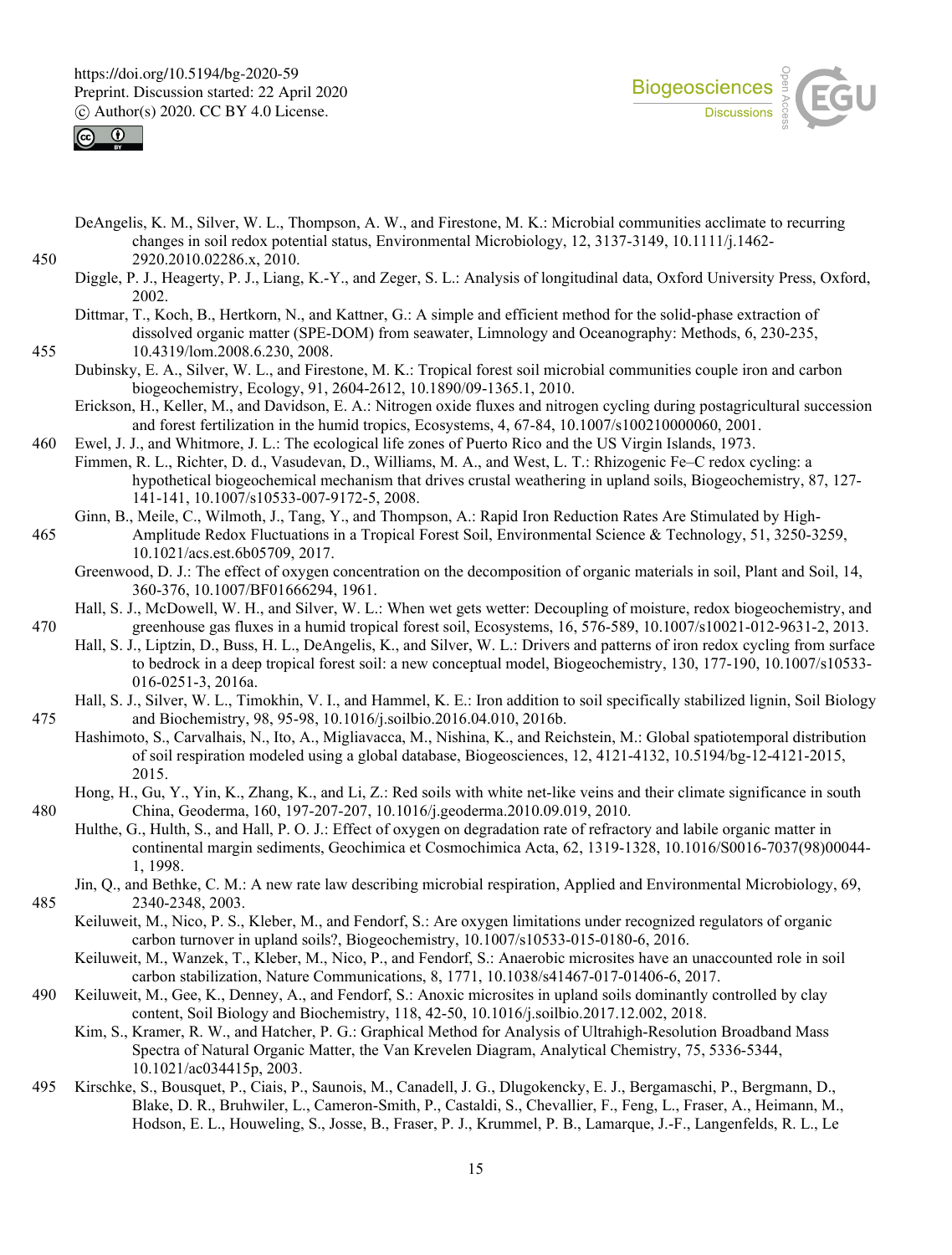



Quéré, C., Naik, V., O'Doherty, S., Palmer, P. I., Pison, I., Plummer, D., Poulter, B., Prinn, R. G., Rigby, M., Ringeval, B., Santini, M., Schmidt, M., Shindell, D. T., Simpson, I. J., Spahni, R., Steele, L. P., Strode, S. A., Sudo, 500 K., Szopa, S., van der Werf, G. R., Voulgarakis, A., van Weele, M., Weiss, R. F., Williams, J. E., and Zeng, G.: Three decades of global methane sources and sinks, Nature Geoscience, 6, 813-823, 10.1038/ngeo1955, 2013. Koven, C. D., Riley, W. J., Subin, Z. M., Tang, J. Y., Torn, M. S., Collins, W. D., Bonan, G. B., Lawrence, D. M., and Swenson, S. C.: The effect of vertically resolved soil biogeochemistry and alternate soil C and N models on C

dynamics of CLM4, Biogeosciences, 10, 7109, 2013.

- 505 Kristensen, E., and Holmer, M.: Decomposition of plant materials in marine sediment exposed to different electron acceptors (O2, NO3−, and SO42−), with emphasis on substrate origin, degradation kinetics, and the role of bioturbation, Geochimica et Cosmochimica Acta, 65, 419-433, http://dx.doi.org/10.1016/S0016-7037(00)00532-9, 2001.
	- Kujawinski, E. B., and Behn, M. D.: Automated analysis of electrospray ionization Fourier transform ion cyclotron resonance mass spectra of natural organic matter, Analytical Chemistry, 78, 4363-4373, 2006.
- 510 LaRowe, D. E., and Van Cappellen, P.: Degradation of natural organic matter: A thermodynamic analysis, Geochimica et Cosmochimica Acta, 75, 2030-2042, 10.1016/j.gca.2011.01.020, 2011.

Lenth, R.: emmeans: Estimated Marginal Means, aka Least-Squares Means. R package version 1.4. https://CRAN.Rproject.org/package=emmeans, 2019.

- Lin, Y., Bhattacharyya, A., Campbell, A. N., Nico, P. S., Pett-Ridge, J., and Silver, W. L.: Phosphorus fractionation responds 515 to dynamic redox conditions in a humid tropical forest soil, Journal of Geophysical Research: Biogeosciences, 123, 3016-3027, 10.1029/2018JG004420, 2018.
	- Liptzin, D., Silver, W. L., and Detto, M.: Temporal dynamics in soil oxygen and greenhouse gases in two humid tropical forests, Ecosystems, 14, 171-182, DOI 10.1007/s10021-010-9402-x, 2011.
- Liptzin, D., and Silver, W. L.: Spatial patterns in oxygen and redox sensitive biogeochemistry in tropical forest soils, 520 Ecosphere, 6, 1-14, 10.1890/ES14-00309.1, 2015.
- Masiello, C. A., Gallagher, M. E., Randerson, J. T., Deco, R. M., and Chadwick, O. A.: Evaluating two experimental approaches for measuring ecosystem carbon oxidation state and oxidative ratio, Journal of Geophysical Research: Biogeosciences, 113, 10.1029/2007JG000534, 2008.
- Matzke, M. M., Waters, K. M., Metz, T. O., Jacobs, J. M., Sims, A. C., Baric, R. S., Pounds, J. G., and Webb-Robertson, B.- 525 J. M.: Improved quality control processing of peptide-centric LC-MS proteomics data, Bioinformatics, 27, 2866- 2872, 10.1093/bioinformatics/btr479, 2011.
	- Maynard, D. S., Bradford, M. A., Covey, K. R., Lindner, D., Glaeser, J., Talbert, D. A., Tinker, P. J., Walker, D. M., and Crowther, T. W.: Consistent trade-offs in fungal trait expression across broad spatial scales, Nature Microbiology, 4, 846-853-853, 10.1038/s41564-019-0361-5, 2019.
- 530 Megonigal, J. P., Hines, M. E., and Visscher, P. T.: Anaerobic metabolism: linkages to trace gases and aerobic processes, Biogeochemistry, 2004.
	- O'Connell, C. S., Ruan, L., and Silver, W. L.: Drought drives rapid shifts in tropical rainforest soil biogeochemistry and greenhouse gas emissions, Nature Communications, 9, 1348, 10.1038/s41467-018-03352-3, 2018.
- Oksanen, J., Blanchet, F. G., Friendly, M., Kindt, R., Legendre, P., McGlinn, D., Minchin, P. R., O'Hara, R. B., Simpson, G. 535 L., Solymos, P., Henry, M., Stevens, H., Szoecs, E., and Wagner, H.: vegan: Community Ecology Package. R package version 2.5-5. https://CRAN.R-project.org/package=vegan, 2019.
	- Parton, W., Silver, W. L., Burke, I. C., Grassens, L., Harmon, M. E., Currie, W. S., King, J. Y., Adair, E. C., Brandt, L. A., Hart, S. C., and Fasth, B.: Global-scale similarities in nitrogen release patterns during long-term decomposition, Science (New York, N.Y.), 315, 361-364, 10.1126/science.1134853, 2007.
- 540 Patricola, C. M., and Wehner, M. F.: Anthropogenic influences on major tropical cyclone events, Nature, 563, 339-346-346, 10.1038/s41586-018-0673-2, 2018.
	- Pett-Ridge, J., and Firestone, M. K.: Redox fuctuation structures microbial communities in a wet tropical soil, Applied and Environmental Microbiology, 71, 6998-7007, 10.1128/AEM.71.11.6998, 2005.
- Pett-Ridge, J., Silver, W. L., and Firestone, M. K.: Redox fluctuations frame microbial community impacts on N-cycling 545 rates in a humid tropical forest soil, Biogeochemistry, 81, 95-110, 10.1007/s10533-006-9032-8, 2006.
	- Pett-Ridge, J., Petersen, D. G., Nuccio, E., and Firestone, M. K.: Influence of oxic/anoxic fluctuations on ammonia oxidizers and nitrification potential in a wet tropical soil, FEMS Microbiology Ecology, 85, 179-194, 2013.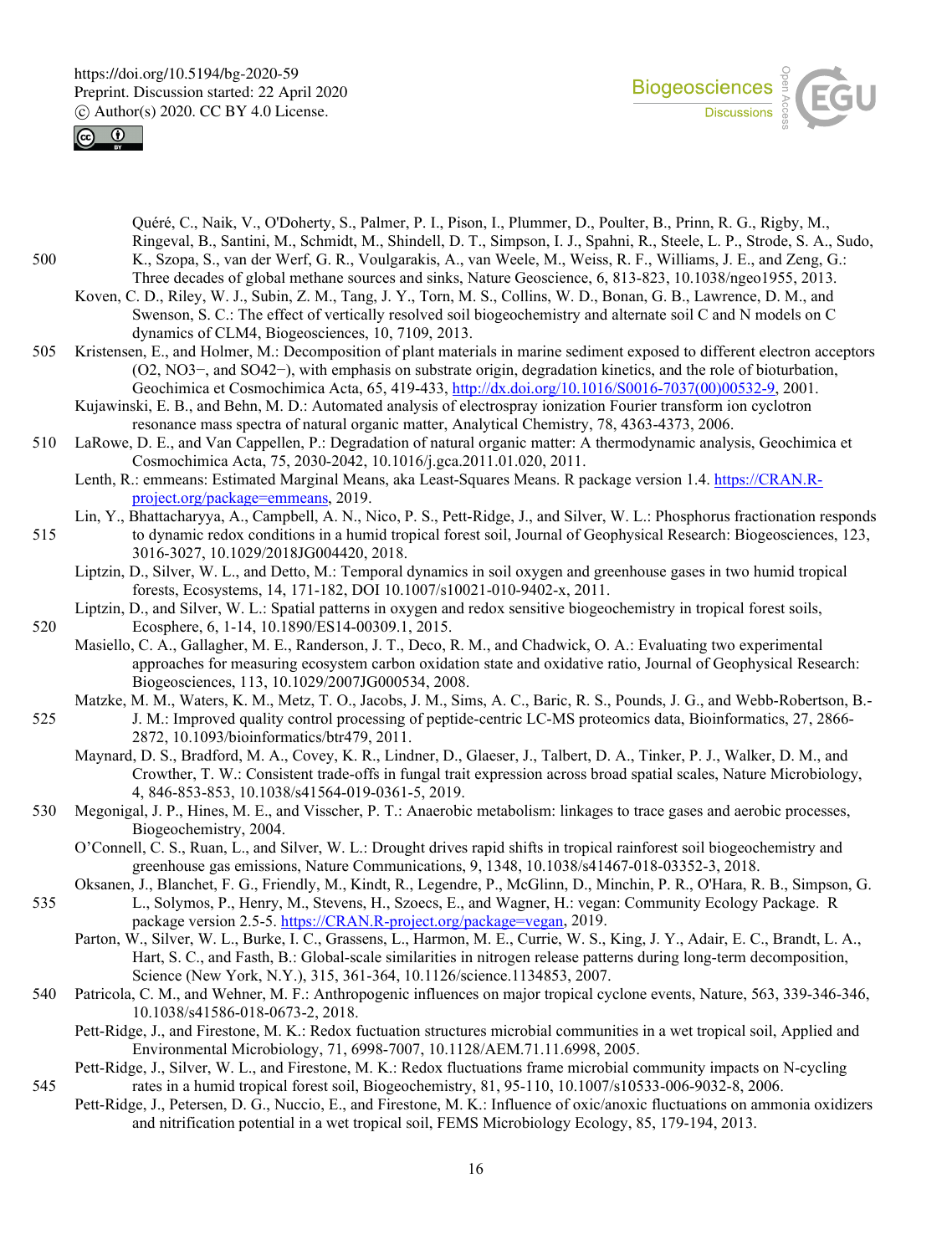



- Reineke, W.: Aerobic and anaerobic biodegradation potentials of microorganisms, in: Biodegradation and Persistence, Springer, 1-161, 2001.
- 550 Riley, W. J., Maggi, F., Kleber, M., Torn, M. S., Tang, J. Y., Dwivedi, D., and Guerry, N.: Long residence times of rapidly decomposable soil organic matter: application of a multi-phase, multi-component, and vertically resolved model (BAMS1) to soil carbon dynamics, Geoscientific Model Development, 7, 1335-1355, 2014.
- Scatena, F. N.: An introduction to the physiography and history of the Bisley Experimental Watersheds in the Luquillo Mountains of Puerto Rico, US Department of Agriculture, Forest Service, Southern Forest Experiment Station, 555 1989.
	- Schuur, E. A. G., Chadwick, O. A., and Matson, P. A.: Carbon cycling and soil carbon storage in mesic to wet Hawaiian montane forests, Ecology, 82, 3182-3196, 2001.
	- Sierra, C. A., and Markus, M.: A general mathematical framework for representing soil organic matter dynamics, Ecological Monographs, 16, 16881-16881, 10.1890/15-0361.1, 2015.
- 560 Sierra, C. A., Malghani, S., and Loescher, H. W.: Interactions among temperature, moisture, and oxygen concentrations in controlling decomposition rates in a boreal forest soil, Biogeosciences, 14, 703-710, 10.5194/bg-14-703-2017, 2017.
	- Silver, W. L., Lugo, A. E., and Keller, M.: Soil oxygen availability and biogeochemistry along rainfall and topographic gradients in upland wet tropical forest soils, Biogeochemistry, 44, 301-328, 10.1023/A:1006034126698, 1999.
- 565 Sinsabaugh, R. L.: Phenol oxidase, peroxidase and organic matter dynamics of soil, Soil Biology and Biochemistry, 42, 391- 404, 2010.
	- Soetaert, K., and Petzoldt, T.: Inverse modelling, sensitivity and monte carlo analysis in R using package FME, Journal of Statistical Software, 33, 1-28, 2010.
- Soil Survey Staff: Order 1 Soil Survey of the Luquillo Long-Term Ecological Research Grid, Puerto Rico. , U.S. Department 570 of Agriculture, Natural Resources Conservation Service, Lincoln, Nebraska, USA., 1995.
- Stratton, K. G., Webb-Robertson, B.-J. M., McCue, L. A., Stanfill, B., Claborne, D., Godinez, I., Johansen, T., Thompson, A. M., Burnum-Johnson, K. E., Waters, K. M., and Bramer, L. M.: pmartR: Quality Control and Statistics for Mass Spectrometry-Based Biological Data, Journal of Proteome Research, 18, 1418-1425, 10.1021/acs.jproteome.8b00760, 2019.
- 575 Teh, Y. A., Silver, W. L., and Conrad, M. E.: Oxygen effects on methane production and oxidation in humid tropical forest soils, Global Change Biology, 11, 1283-1297, 10.1111/j.1365-2486.2005.00983.x, 2005.
	- Tfaily, M. M., Chu, R. K., Toyoda, J., Tolić, N., Robinson, E. W., Paša-Tolić, L., and Hess, N. J.: Sequential extraction protocol for organic matter from soils and sediments using high resolution mass spectrometry, Analytica Chimica Acta, 972, 54-61, https://doi.org/10.1016/j.aca.2017.03.031, 2017.
- 580 Tian, H., Lu, C., Ciais, P., Michalak, A. M., Canadell, J. G., Saikawa, E., Huntzinger, D. N., Gurney, K. R., Sitch, S., Zhang, B., Yang, J., Bousquet, P., Bruhwiler, L., Chen, G., Dlugokencky, E., Friedlingstein, P., Melillo, J., Pan, S., Poulter, B., Prinn, R., Saunois, M., Schwalm, C. R., and Wofsy, S. C.: The terrestrial biosphere as a net source of greenhouse gases to the atmosphere, Nature, 531, 225-228, 10.1038/nature16946, 2016.
- Tolić, N., Liu, Y., Liyu, A., Shen, Y., Tfaily, M. M., Kujawinski, E. B., Longnecker, K., Kuo, L.-J., Robinson, E. W., Paša-585 Tolić, L., and Hess, N. J.: Formularity: Software for Automated Formula Assignment of Natural and Other Organic Matter from Ultrahigh-Resolution Mass Spectra, Analytical Chemistry, 89, 12659-12665, 10.1021/acs.analchem.7b03318, 2017.
	- Wang, Y., Wang, H., He, J.-S., and Feng, X.: Iron-mediated soil carbon response to water-table decline in an alpine wetland, Nature Communications, 8, 15972-15972, 10.1038/ncomms15972, 2017.
- 590 Wania, R., Ross, I., and Prentice, I. C.: Integrating peatlands and permafrost into a dynamic global vegetation model: 1. Evaluation and sensitivity of physical land surface processes, Global Biogeochemical Cycles, 23, 2009.
- Webb-Robertson, B.-J. M., McCue, L. A., Waters, K. M., Matzke, M. M., Jacobs, J. M., Metz, T. O., Varnum, S. M., and Pounds, J. G.: Combined Statistical Analyses of Peptide Intensities and Peptide Occurrences Improves Identification of Significant Peptides from MS-Based Proteomics Data, Journal of Proteome Research, 9, 5748- 595 5756, 10.1021/pr1005247, 2010.
	- Wieder, W. R., Cleveland, C. C., and Townsend, A. R.: Throughfall exclusion and leaf litter addition drive higher rates of soil nitrous oxide emissions from a lowland wet tropical forest, Global Change Biology, 17, 3195-3207, 2011.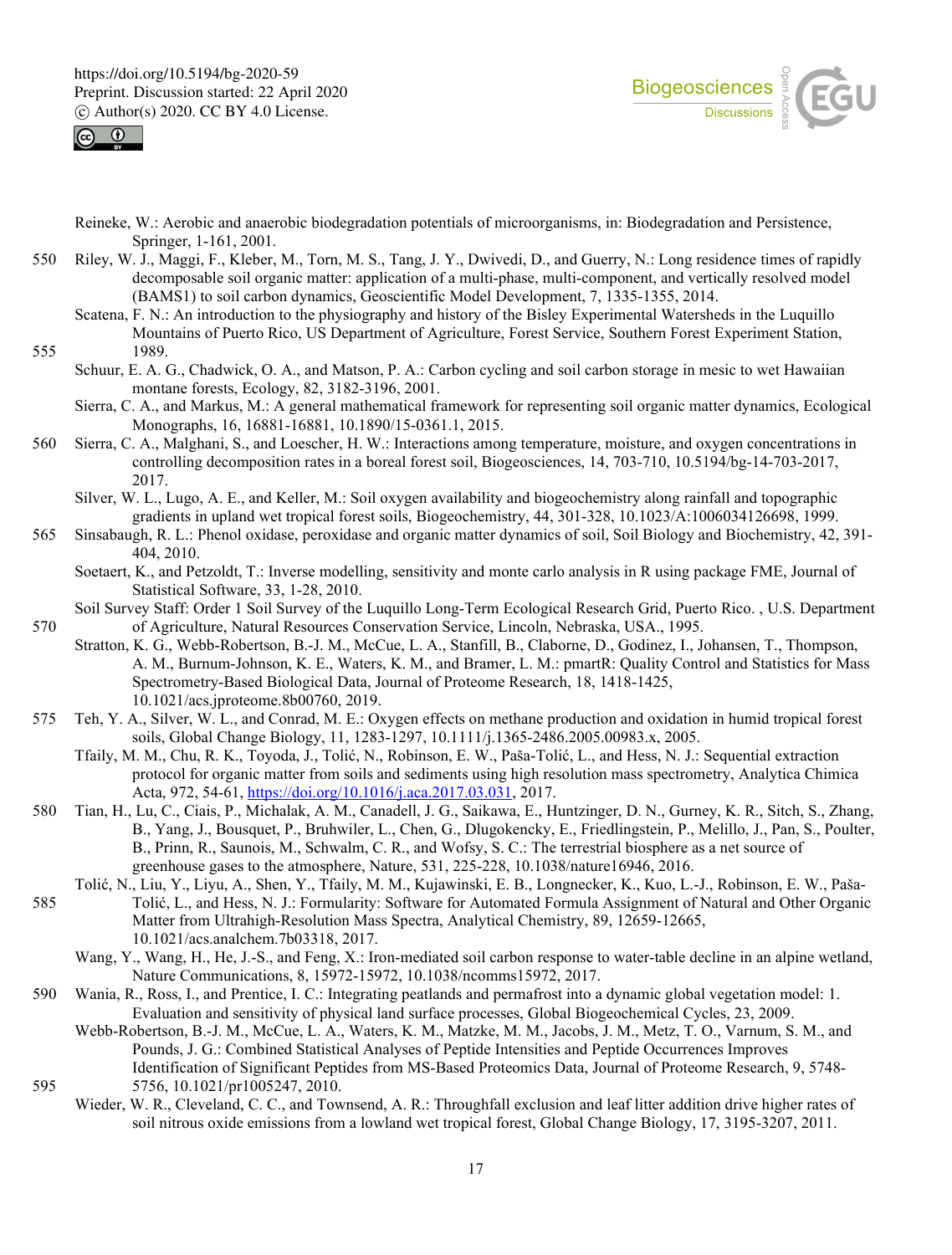

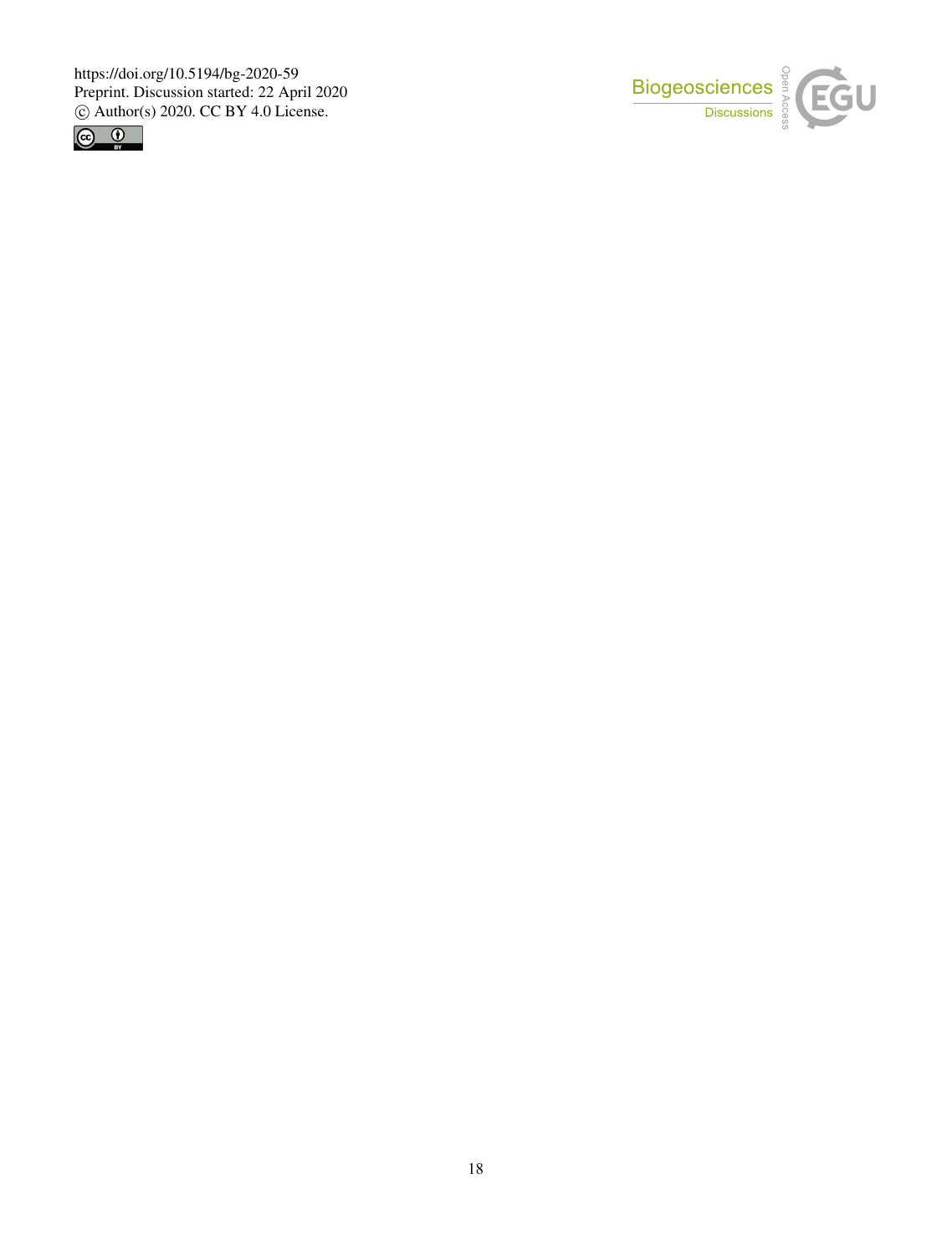





600

Fig. 1. Effects of four redox treatments on the cumulative CO<sub>2</sub> production from litter (a), soil organic matter (SOM; b), and litter **and SOM (c) for a 44 day redox incubation of tropical ultisols from the Luquillo Experimental Forest, Puerto Rico. CO2 flux was partitioned between litter and SOM using 13C-CO2 abundance and an isotopic mixing model. Boxplot whiskers represent 1.5 times the interquartile range of data. Different letters indicate significant difference at α = 0.05 level (Tukey's tests). From left to right,**  605 **redox treatments had increased exposure to headspace oxygen.** *n* **= 5 per treatment. Static anoxic and oxic conditions were maintain by flushing incubation headspace with N2 or air, respectively; "high" and 'low" frequency fluctuation incubations oscillated between redox states (4 days oxic/4 days anoxic (high frequency), oxic 8 days oxic/4 days anoxic (low frequency)). Note that the scale of CO2 production is different in panel (c).**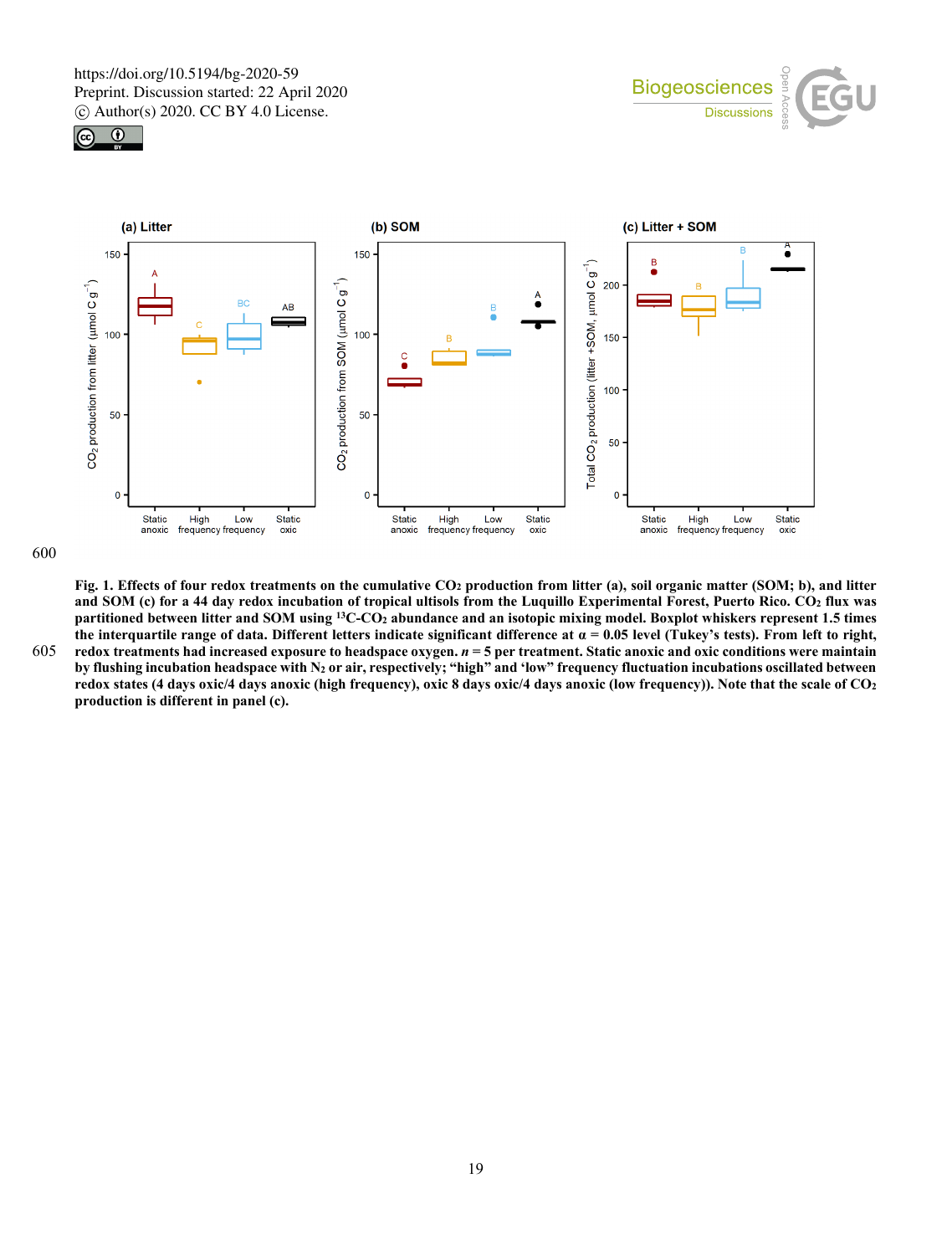



610



Fig. 2. Effects of four redox treatments on the instantaneous production rate of CO<sub>2</sub> derived from <sup>13</sup>C-litter (a) and soil organic **matter (SOM, b) in a 44 day incubation study of wet tropical soils from the Luquillo Experimental Forest, Puerto Rico. Error bars indicate standard errors of the means.**  $n = 5$  per timepoint and treatment.

615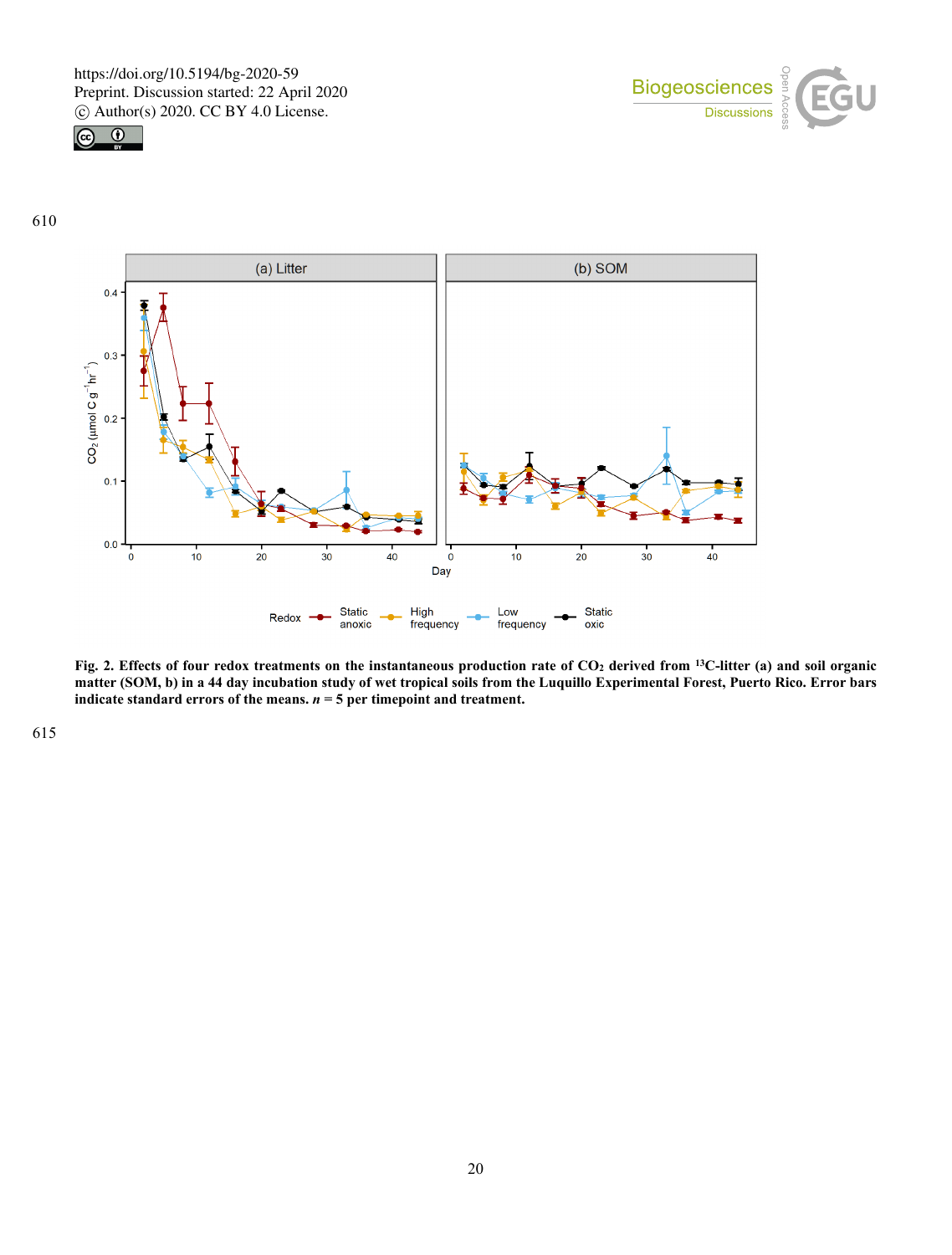





**Fig. 3. Effects of headspace redox conditions (anoxic vs. oxic) on CO2 production from litter (a and b) and soil organic matter (SOM, c and d) in high-frequency (a and c) and low-frequency (b and d) redox oscillation treatments during a 44 day incubation study. Error bars indicate standard errors of means.** *n* **= 5 per timepoint and treatment. Insets compare the means and standard errors of**  620 **CO2 production under anoxic vs. oxic headspace with** *P* **values. Litter CO2 production in the inset figures have been adjusted against their decreasing trend over time, which was modeled as a quadratic polynomial function. See Methods for details of statistical analyses. Note that the scale of CO2 production was different between litter and SOM.**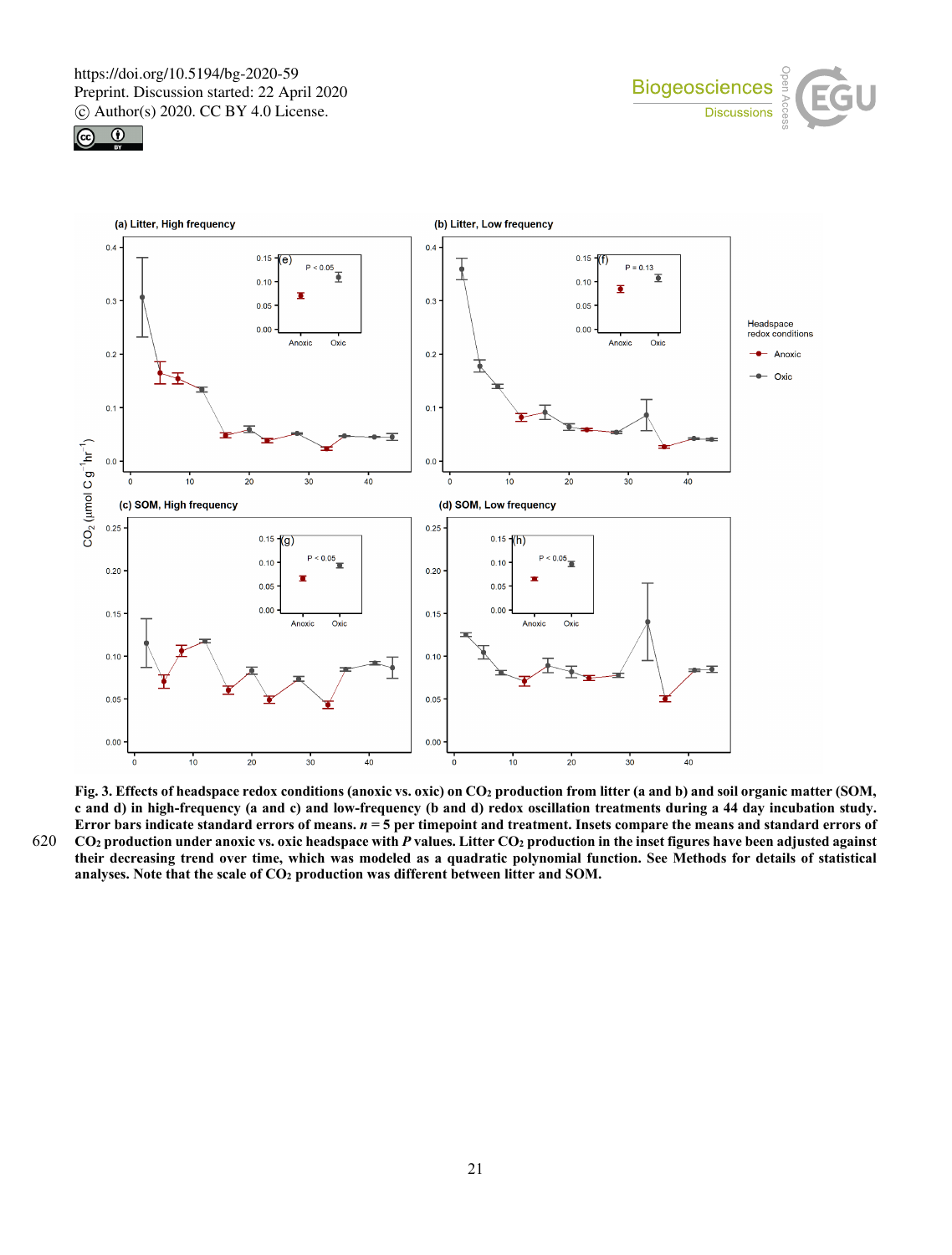





**Fig. 4. Effects of four redox treatments on coefficient estimates of a two-pool decomposition model applied to CO2 fluxes from a**  625 tropical redox incubation study. Modeled coefficients include: (a)  $\chi$ , (b)  $k_1$  and (c)  $k_2$ , where  $\gamma$  is the coefficient that regulates initial **C partitioning into fast- and slow-cycling pools, and** *k***<sup>1</sup> and** *k***<sup>2</sup> are decomposition constants for the fast- and slow-cycling organic carbon pools, respectively. Error bars indicate standard deviations of the coefficient distributions obtained through Bayesian optimization.** 

630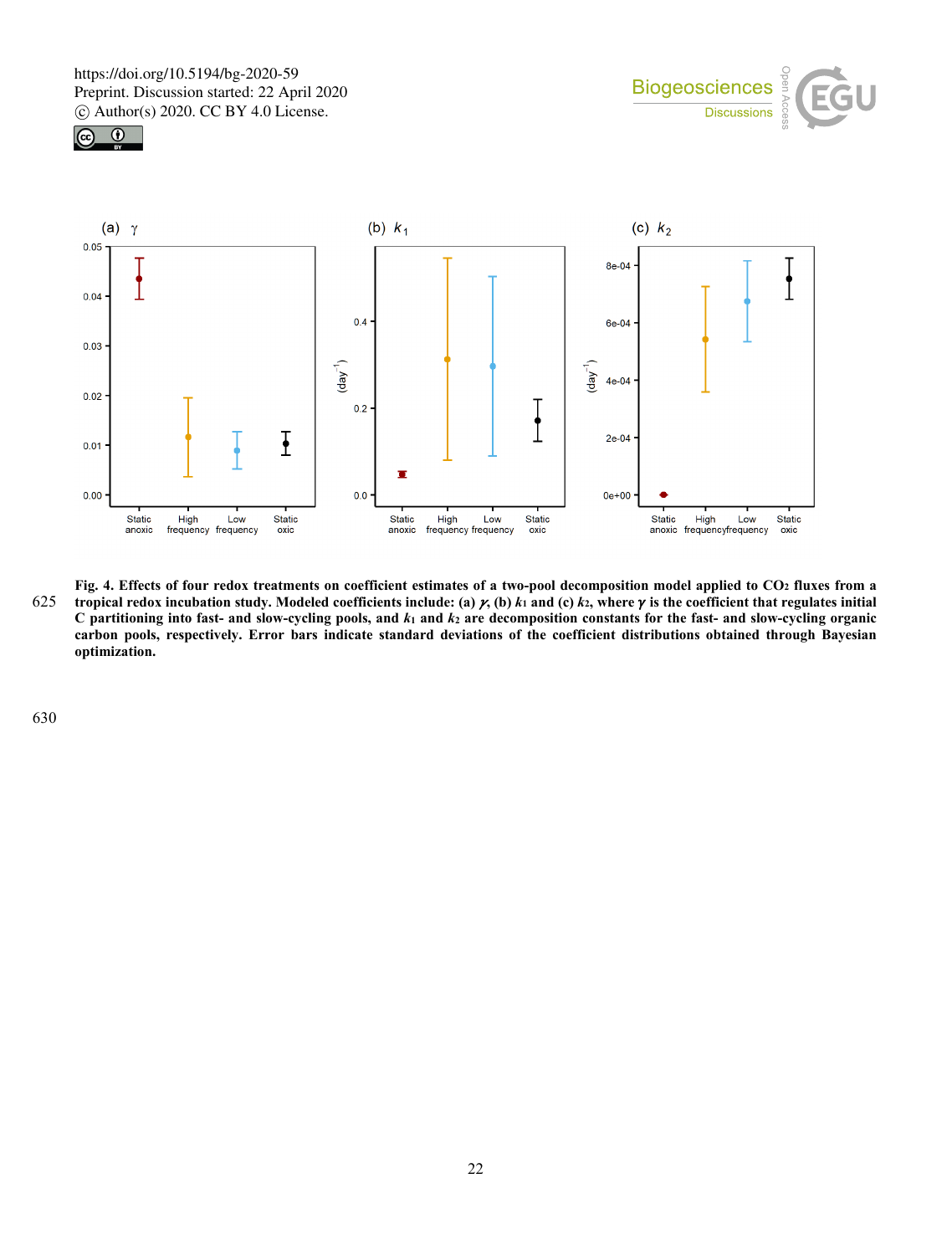





**Fig. 5. Non-metric multidimensional scaling (NMDS) plot comparing the composition of water-extractable organic matter among redox treatments and among sampling days. Data were derived from FTICR-MS analysis. The eclipse indicates the standard**  635 **deviation of each redox treatment. High frequency treatment from day 20 was not included. Three outliers were removed. See Materials and Methods for details.**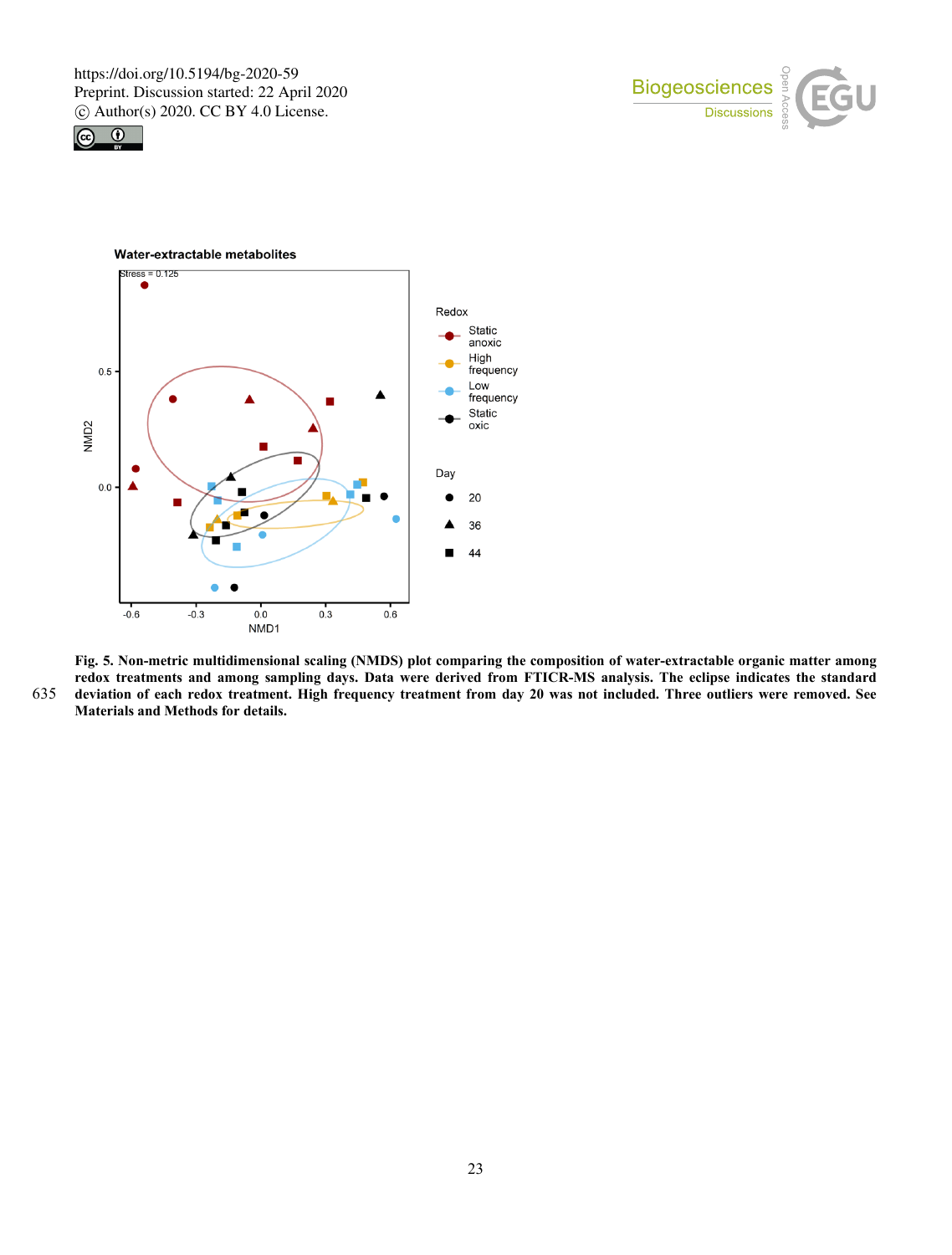





**Fig. 6. The mean nominal oxidation state of carbon (NOSC) value of water-extractable organic matter from a tropical soil incubated**  640 **under four redox regimes collected on (a) day 20, (b) day 36, and (c) day 44 of the experiment. Data were derived from FTICR-MS analysis. Boxplot whiskers represent 1.5 times the interquartile range of data. Different letters indicate significant difference at α = 0.05 level (Tukey's tests). On days 20 and 36,**  $n = 3$  **per treatment. On day 44,**  $n = 5$  **per treatment. High frequency treatment from day 20 was not included. Three outliers were removed. See Materials and Methods for details.**